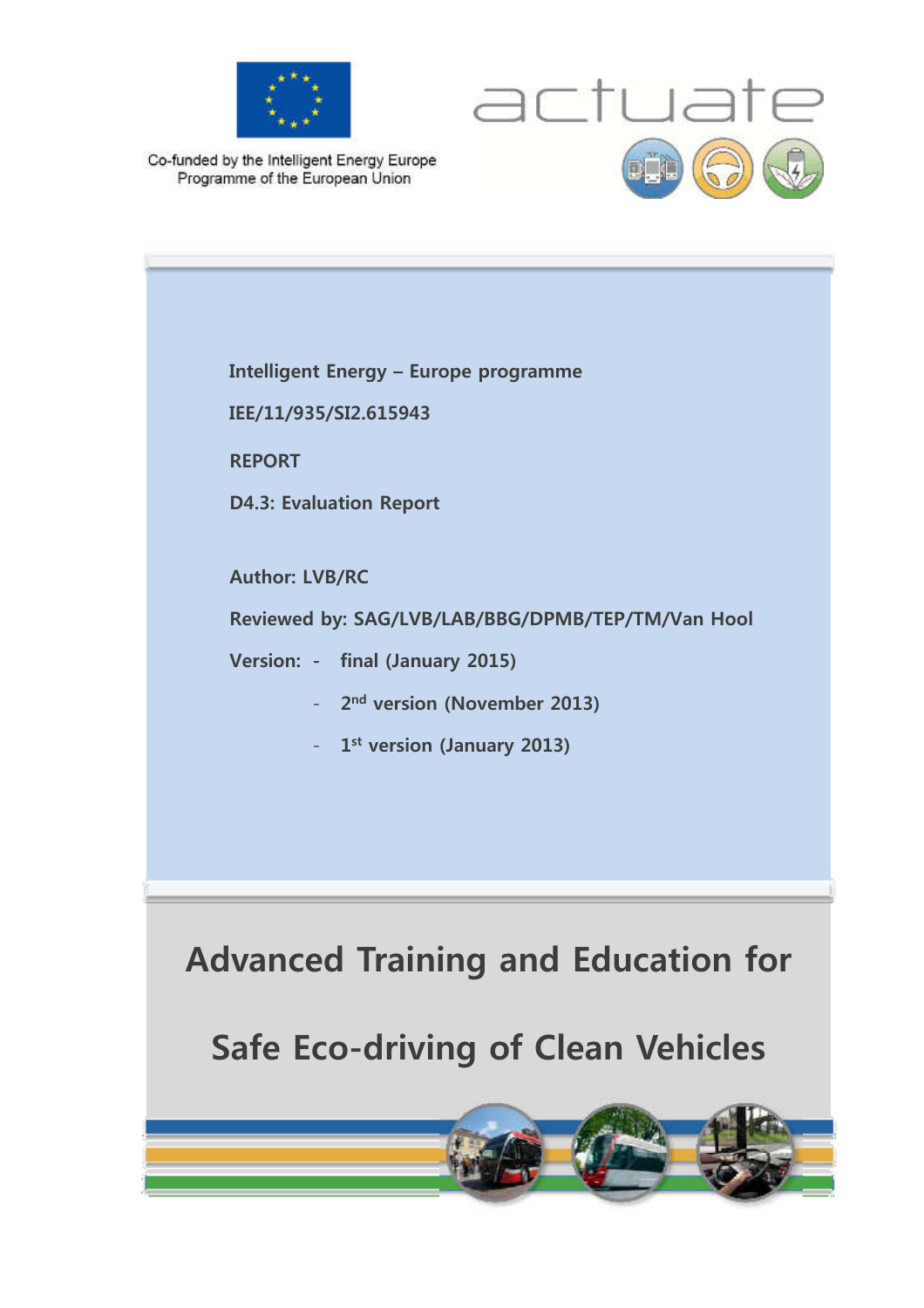| $2^{\circ}$    | Evaluation of safe eco-driving training programmes – Implementation  4 |
|----------------|------------------------------------------------------------------------|
| 3 <sup>1</sup> |                                                                        |



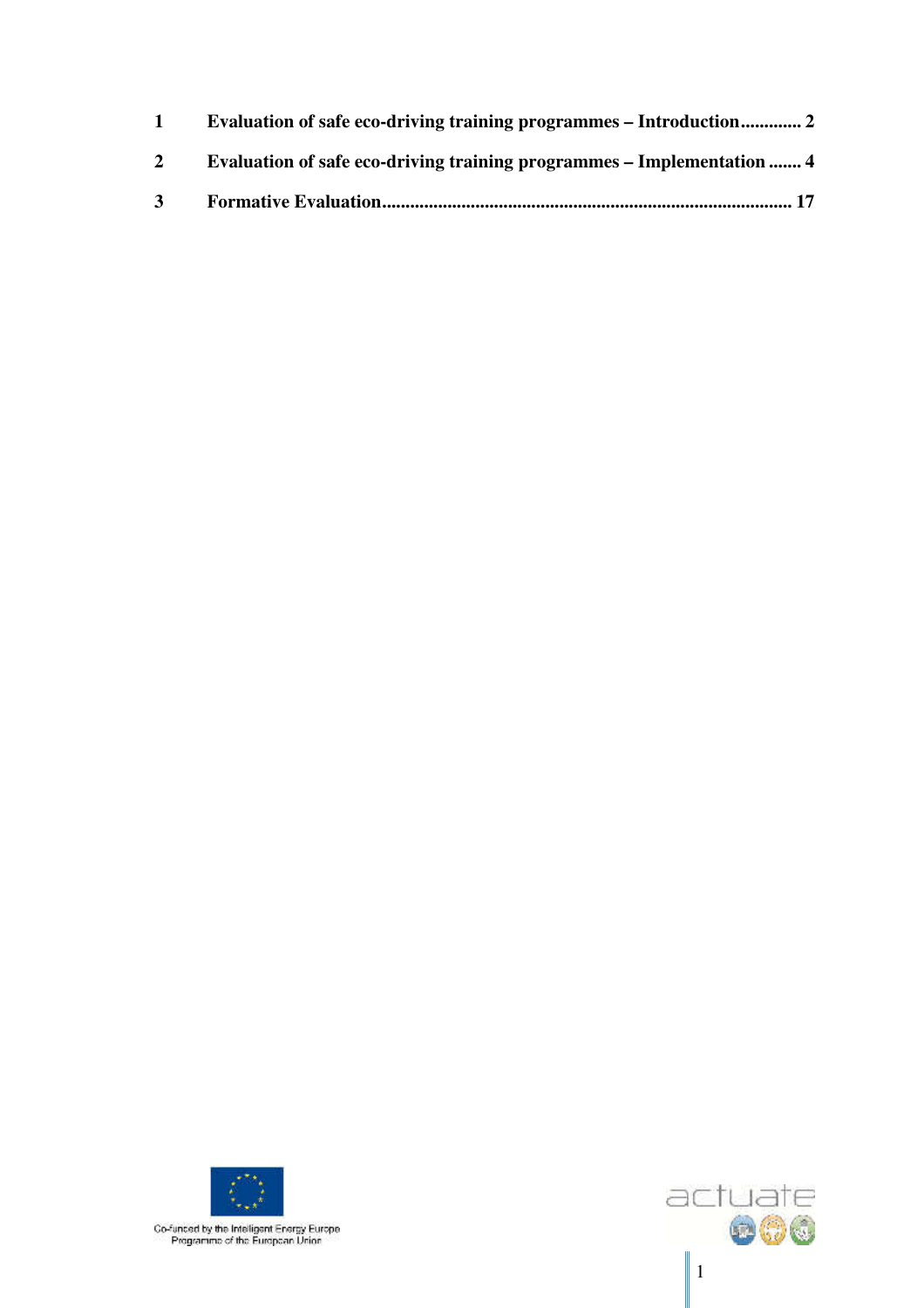## **1 Evaluation of safe eco-driving training programmes – Introduction**

In order to determine the quality and impact of the safe eco-driving training programmes for clean vehicles of the IEE project ACTUATE, an evaluation plan was developed. The following evaluation report describes the implementation of the planed evaluation activities during the course of the ACTUATE project (see D.4.1).

Evaluation in ACTUATE is manifold. The partnership looked at the specific project objectives (e.g. the development of high-quality training programmes for safe ecodriving of clean vehicles), what was predicted (IEE performance indicators) and actually accomplished (evaluation of outcome) and how something was accomplished (evaluation of development/introduction process of training programmes). Thus, evaluation meant on the one hand something **formative**, something taking place during the development of the training programmes, e.g. through early drivers feedback to training materials or "pilot" trainings to improve the concept, organisation, quality or effectiveness of the safe eco-driving training programmes. On the other hand, evaluation in ACTUATE was mainly **summative**, drawing information of short-term and long-term impact of the trainings and lessons learnt from the completed training programmes or at a later point in time (e.g. impact of motivational in-house campaign).

Furthermore, to be able to compare the outcomes of the training programmes among partners or, respectively, PT companies, it was necessary that evaluation results of each involved PT company implementing the training programmes were of high quality and produced good and clear results. For this to happen, the evaluation processes in ACTUATE was harmonised in several ways:

- The general approach for evaluating the training quality and energy consumption was consistent across the ACTUATE partner sites. The before-and-after comparisons were carried out consistently.
- The indicators used for measuring the training impacts were consistent across the ACTUATE partners (e.g. use of the same scale for questionnaires, same data template for energy consumption measurements, i.e. kWh/km; see example for trolleybus in Annex III). However, this was not supposed to prevent partners from having their own additional local indicators for evaluation and assessment of the training programmes at the local level.
- The methods of measurement were consistent across all ACTUATE partner sites or, at least, produced widely comparable results. This was ensured in all cases, with the



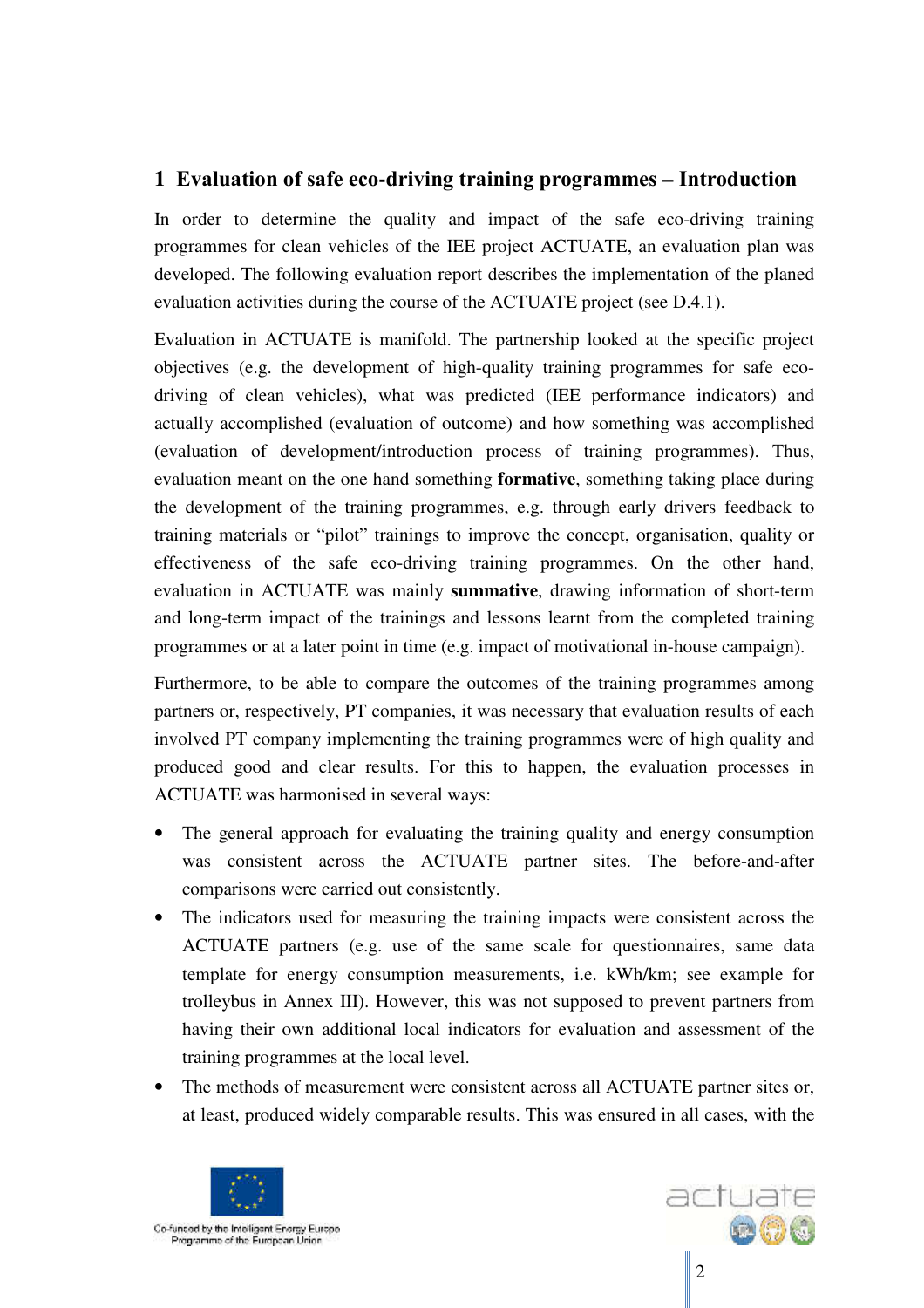exception of evaluating the impact of the local motivational in-house campaigns. Different concepts were realised here.

Against this background of manifold requirements and key questions for designing an evaluation programme, the ACTUATE partners considered the purpose, target groups, methods and sources that could be used to obtain data, time and financial resources of the evaluation approach. As a result, the ACTUATE project built its training programme evaluation on the model developed by Kirkpatrick (1994). In the late 1950s, Kirkpatrick introduced a framework for evaluating trainings using 4 levels of measurement, which have been added by a  $5<sup>th</sup>$  level "Return on Investment" (RoI) Phillips (2003) to justify the cost of training based on ROI and organisational impacts:

- *Reaction* a measure of satisfaction (what the learners thought and felt about the training);
- *Learning* a measure of learning (the resulting increase in knowledge or capability as reflected in the end of the course assessment);
- **Behaviour** a measure of behaviour change (extent of behaviour and capability improvement as reflected on the job performance);
- *Results* a measure of results (the effects on the institutional environment resulting from the learners' performance);
- *Long-term impact* a measure of RoI and intangible outcomes (focus on monetary values such as return on investment)



Figure 1: ACTUATE evaluation levels for safe eco-driving training programmes for clean vehicle drivers (according to Kirkpatrick's model 1994)

The ACTUATE evaluation approach followed the amended model of Kirkpatrick considering the five levels not as interdependent hierarchical levels, but as different



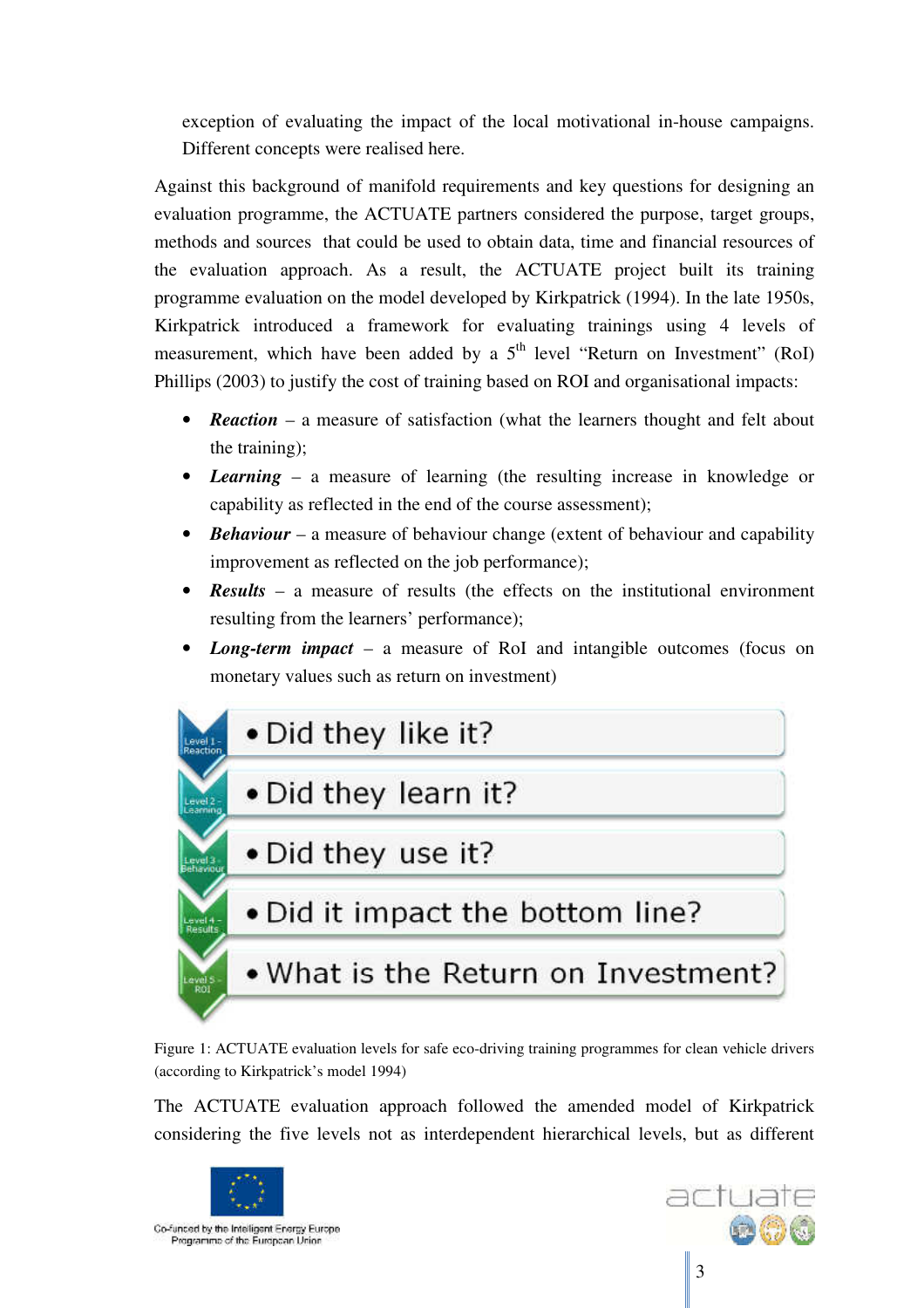levels evaluating the safe eco-driving training programmes for drivers of clean vehicles from different "angles". Combining different quantitative and qualitative data collection methods (e.g. interviews, observations, questionnaires, and energy consumption measurements) and using them for the different levels of Kirkpatrick's model, has ensured a triangulation that increased the validity of our ACTUATE results.

# **2 Evaluation of safe eco-driving training programmes – Implementation**

## **Formative Evaluation**

The objectives or aims of formative evaluation in ACTUATE are the following:

- To improve the quality of the safe eco-driving training programmes for clean vehicle drivers from the beginning
- To determine whether the training programmes meet the defined minimum criteria, training objectives and learning outcomes
- To identify potential strengths and weaknesses of the safe eco-driving training programmes for clean vehicle drivers from the beginning

The formative evaluation in ACTUATE is based on the following principles/activities:

- Early involvement of drivers to receive feedback on training concepts and materials, e.g. to make the training material more understandable (in particular for drivers with foreign mother languages, or to get feedback regarding timetable and size of group (with regard to timing of practical part) for one training session).
- Review of the training concepts/materials by the involved and external PT companies to ensure a continuous improvement process regarding quality of trainings and materials (till the final agreement by ACTUATE partners on "general" training concepts and materials)

#### **Summative Evaluation**

Transferred to the ACTUATE context, the essential evaluation questions to be addressed on the five levels of the ACTUATE evaluation framework are illustrated in the table below:

| Level           | <b>Measurement focus</b> | <b>Ouestions addressed</b>          |
|-----------------|--------------------------|-------------------------------------|
| <b>Reaction</b> | Driver's perception      | What did drivers think of the safe. |
|                 |                          | eco-driving training                |
|                 |                          | programmes?                         |
| Learning        | Knowledge/skills gained  | Was there an increase in            |
|                 |                          |                                     |



l

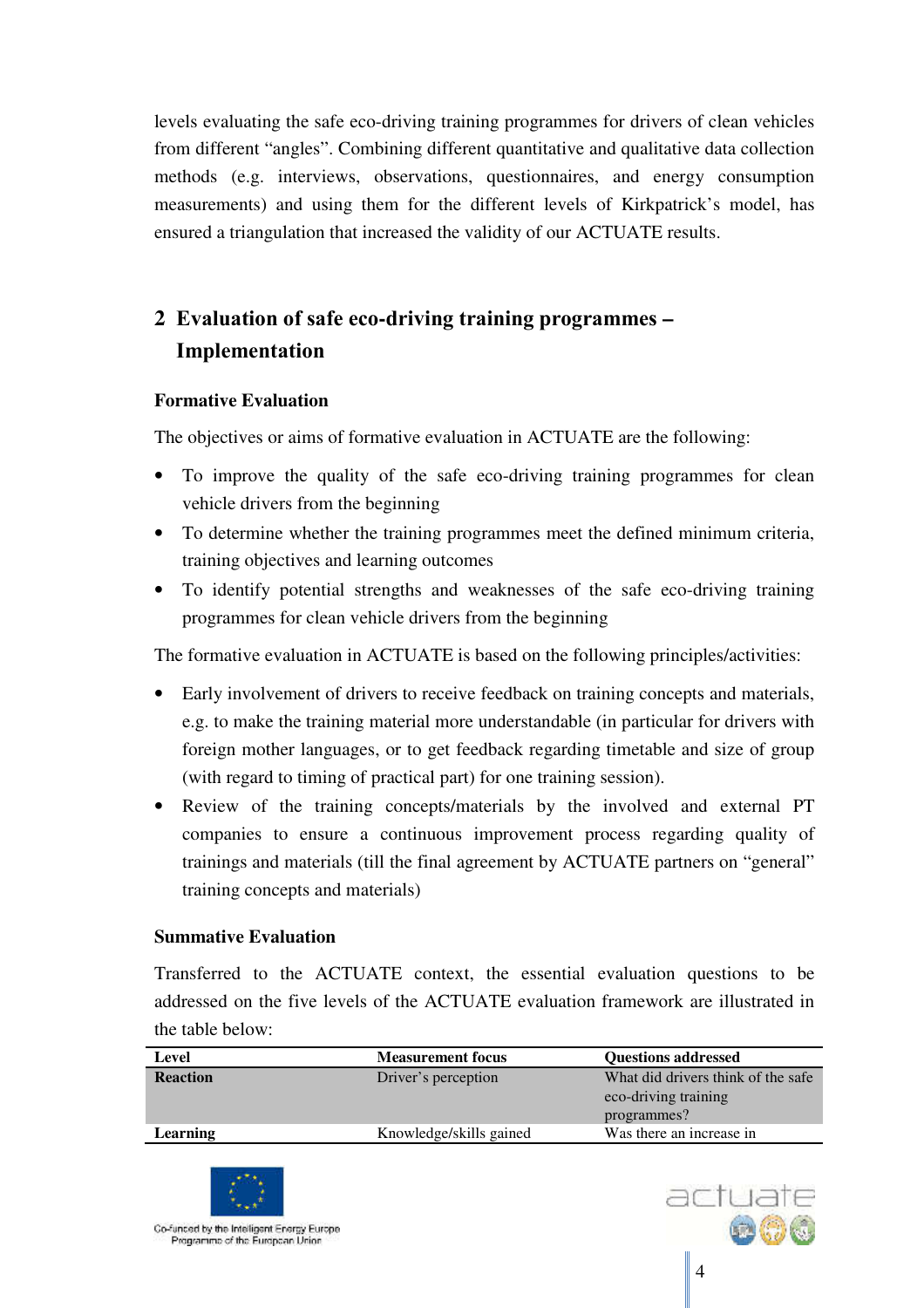|                  |                                                                     | knowledge or skill level of the<br>trained drivers?                                                                                                                                                                                                                                                                                                                                                      |
|------------------|---------------------------------------------------------------------|----------------------------------------------------------------------------------------------------------------------------------------------------------------------------------------------------------------------------------------------------------------------------------------------------------------------------------------------------------------------------------------------------------|
| <b>Behaviour</b> | Worksite (the driver's workplace,<br>line operation) implementation | Is the new knowledge/skill being<br>used on the job/in line operation<br>by the trained drivers?                                                                                                                                                                                                                                                                                                         |
| <b>Results</b>   | Business impact on organisation<br>(Public Transport Company)       | What effect did the safe eco-<br>driving training have on energy<br>consumption of clean vehicles?                                                                                                                                                                                                                                                                                                       |
| Long-term impact | Return on investment and<br>intangible outcomes                     | Were the benefits/impacts greater<br>than the cost for the safe eco-<br>driving training programmes?<br>Was there a reduction of<br>greenhouse gas emissions<br>through safe eco-driving of clean<br>vehicles?<br>What effect did the safe eco-<br>driving training have on the<br>drivers' workforce satisfaction?<br>Are there corporate image<br>benefits through improved<br>passenger satisfaction? |

The following provides an overview of planned evaluation activities on the five levels of the ACTUATE evaluation framework for safe eco-driving training programmes for clean vehicles:

#### *Level 1 - Reaction*



The involved public transport companies measured the drivers' satisfaction through a feedback questionnaire (5 questions to be answered by each driver at the end of the training session, see Annex I) to identify the trained drivers' reaction of what they thought and felt about the safe eco-driving trainings.

However, even though a positive feedback is no indicator that the drivers have learned new skills or gained new knowledge about safe eco-driving principles, it was certainly a valuable filter for bad training as negative reactions can certainly hinder learning.

- **Measurement focus**: Drivers reaction and perception to/of trainings
- **Question(s) addressed**: What did drivers think of the safe eco-driving training programmes?
- **How do we measure that**: Questionnaires after training sessions



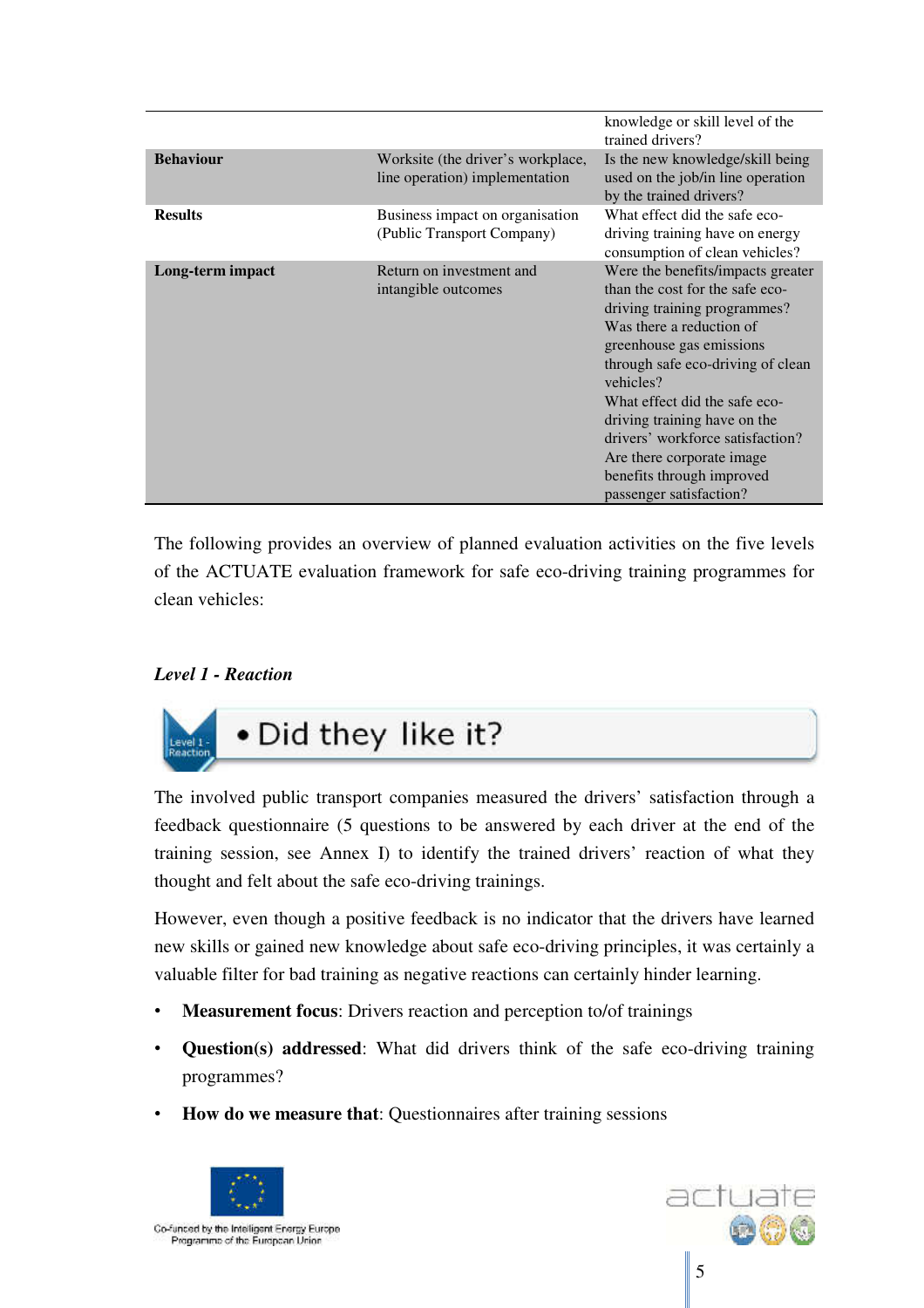#### *Evaluation results:*

Questionnaires were distributed among the drivers after trainings were carried out in order to find out about the drivers' perception. As becomes visible in the graphic below, 90% of trained drivers evaluated the quality of the ACTUATE trainings as either excellent or very good. In addition to these highly-positive results, almost 90% of all drivers evaluated the topic safe eco-driving as either "very relevant" or "relevant" for the public transport operator they are working for. About 80% of the drivers found the training to be (very) relevant for their daily work. These are exceptionally good results with respect to the perceived usefulness and quality of the trainings.



Figure 2: Driver's feedback on the trainings carried out in the ACTUATE project.



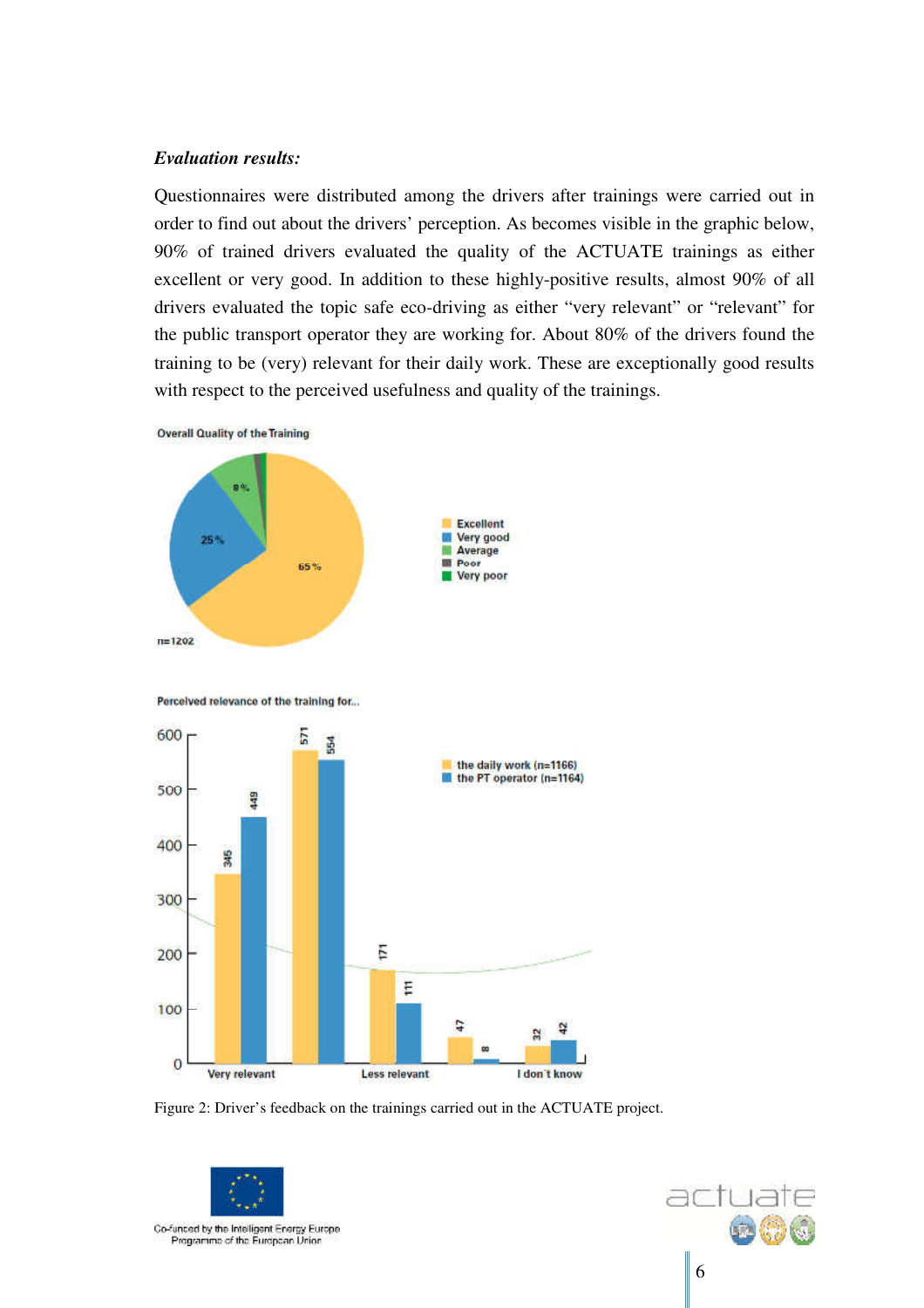

The learning outcomes for the safe eco-driving trainings in the EQF-categories skills and knowledge pre-defined by the ACTUATE partners were basis for the evaluation of how much the drivers have learned. As the safe eco-driving trainings did not foresee any tests, the main method to evaluate whether the driver has learned new skills in terms of safe eco-driving techniques was the measurement of energy consumption during the practical part of the trainings, where the energy consumption of the clean vehicle was measured and recorded by customised software and subsequently displayed on a protocol (see Annex III). Thus, learning success through the application of a new skills and knowledge with regard to eco-driving could be measured during two practical driving sessions related to the comparison of driving behaviour and its impact on energy-efficiency/consumption before and after theoretical input of safe eco-driving principles (see also Training Concepts of involved PT companies, D3.2).

Again, although it is useful to know that the drivers have gained new skills and knowledge through the safe eco-driving trainings, a positive outcome does not mean that the drivers will use the newly learned skills when they are back on the job, i.e. in line operation. However, the energy consumption measurements and the before and after comparison give a clear indicator, if a driver has gained new skills and knowledge and demonstrates the (theoretic) potential of safe eco-driving principles for energy savings.

- **Measurement focus:** Knowledge and skills gained by drivers
- **Question(s) addressed**: Was there an increase in knowledge and/or skill level of the trained drivers?
- **How do we measure that**: Energy consumption measurements during trainings (before and after comparison)

## *Evaluation results:*

All ACTUATE partners carried out energy consumption measurements during the trainings. In order to be able to compare the energy consumption of drivers, the measurements were carried out twice, one time before and one time after the training took place. During the first training session, all energy consumption measurements were still made without the drivers having been educated in the principles of eco-driving.



l

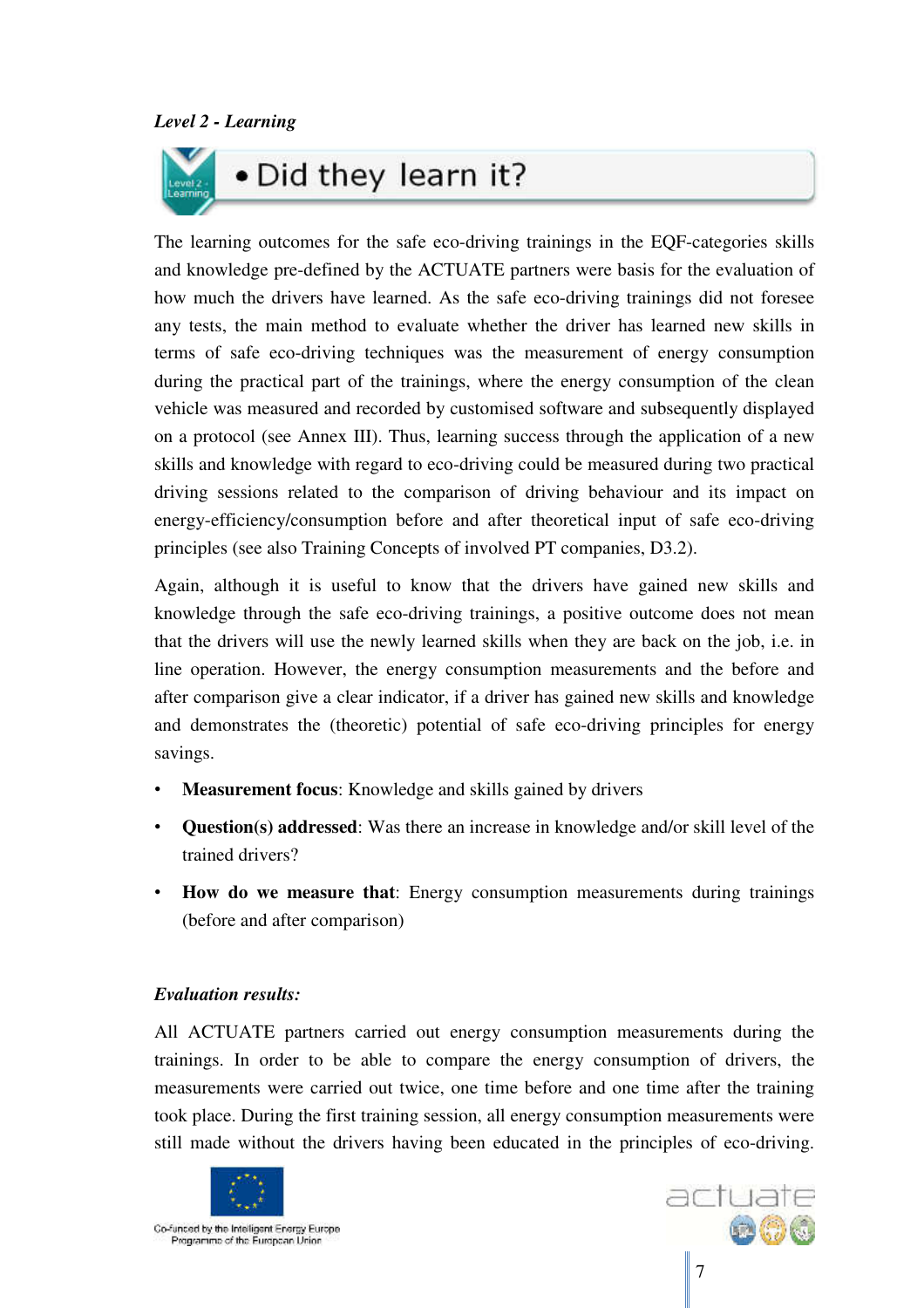Only in the second "hands-on" session, the drivers started to apply in practice what they had learnt in theory before. This way, the comparability of the data measured was ensured. Our results show that energy savings during the training varied according to mode of transport and city. In Parma, the trolleybuses showed energy saving potentials that ranged between 4-18%. In Leipzig the energy savings varied according to vehicle type from 13-44% for trams. For hybrid buses the average savings were 10,34%. In Salzburg the average energy savings for trolley buses was 20%. For Eberswalde, the average trolley bus savings were 6,4%. Our partner DPMB estimated average energy savings of 7,6% for trolley buses and 3,4% for trams in Brno. Here, the measurements were carried out differently since the time differential was longer between the two measuring points (about two months). Thus, the numbers from Brno refer more to the next section in which the question is asked whether the drivers made use of an ecodriving style in the long-term.

|        | Protokoll der Testfahrten bei der ACTUATE-Weiterbildung |                |                                            |                |      |          |          |        |                                      |            |
|--------|---------------------------------------------------------|----------------|--------------------------------------------|----------------|------|----------|----------|--------|--------------------------------------|------------|
|        |                                                         |                |                                            |                |      |          | Trainer: |        | Pilz                                 |            |
| Datum: | Samstag, 17. Januar 2015                                | O-Bus:         |                                            | 056            |      |          |          |        |                                      |            |
|        |                                                         | nur 1. Fahrt   |                                            | 1. Fahrt       |      | 2. Fahrt |          |        | Durchschnitts-Verbrauch / KWh/km     |            |
|        | Strecke:                                                | km-Stand       | km.                                        | Unrzeit        | Zeit | Uhrzeit  | Zeit     | vorher | nachher                              | Ergebnis   |
|        |                                                         | <b>Abfahrt</b> |                                            | <b>Abfahrt</b> |      | Abfahrt  |          |        |                                      | <b>KWh</b> |
|        | 1. BH Nordend - HS Boldtstraße, FR Finow                | 208.00         | 5                                          | 9:25           | 0:14 | 12:50    | 0:15     | 1.72   | 1.64                                 | $-0.08$    |
|        |                                                         | Ankunft        |                                            | Ankunft        |      | Ankunft  |          |        | Binsparung/Mehrverbrauch in f        | $\%$       |
| Fahrer | Bugdahn, Peter                                          | 213.00         |                                            | 9:39           |      | 13:05    |          |        | 4.7                                  | 95.3       |
|        |                                                         | <b>Abfahrt</b> |                                            | <b>Abfahrt</b> |      | Abfahrt  |          |        |                                      | <b>KWh</b> |
|        | 2. HS Boldtstr., FR Finow - HS Brandenb. Allee          | 213.00         | 5                                          | 9:40           | 0:10 | 13:05    | 0:12     | 1.51   | 1.48                                 | $-0.03$    |
|        |                                                         | Ankunft        |                                            | Ankunft        |      | Ankunft  |          |        | Einsparung: Mehrverbrauch in '       | $\%$       |
| Fahrer | Kriegel, Gerd                                           | 218.00         |                                            | 9:50           |      | 13:17    |          |        | 2.0                                  | 98.0       |
|        |                                                         | <b>Abfahrt</b> |                                            | <b>Abfahrt</b> |      | Abfahrt  |          |        |                                      | <b>KWh</b> |
|        | 3. HS Brandenb. All. - HS Schöpf. Str., FR Markt        | 218.00         | $\overline{\mathbf{4}}$                    | 9:50           | 0:10 | 13:17    | 0:10     | 1.48   | 1.41                                 | $-0.07$    |
|        |                                                         |                |                                            | Ankunft        |      | Ankunft  |          |        | <b>Einsparung/Mehrverbrauch in *</b> | %          |
| Fahrer | Lüdtke, Mario                                           | 222.00         |                                            | 10:00          |      | 13:27    |          |        | 4.7                                  | 95.3       |
|        |                                                         | <b>Abfahrt</b> |                                            | <b>Abfahrt</b> |      | Abfahrt  |          |        |                                      | <b>KWh</b> |
|        | 4. HS Schöpfurter Str, FR Markt - HS Ostend             | 222.00         | $\overline{4}$                             | 10:00          | 0:15 | 13:27    | 0:14     | 1.72   | 1.53                                 | $-0.19$    |
|        |                                                         | Ankunft        |                                            |                |      | Ankunft  |          |        | Binsparung/Mehrverbrauch in 1        | $\%$       |
| Fahrer | Zenker, Hartmut                                         | 226.00         |                                            | 10:15          |      | 13:41    |          |        | 11.0                                 | 89.0       |
|        |                                                         | <b>Abfahrt</b> |                                            | <b>Abfahrt</b> |      | Abfahrt  |          |        |                                      | <b>KWh</b> |
|        | 5. HS Ostend - HS Boldtstr., FR Finow                   | 226.00         | 5                                          | 10:20          | 0:18 | 13:44    | 0:13     | 1.68   | 1.46                                 | $-0.22$    |
|        |                                                         | Ankunft        |                                            | Ankunft        |      | Ankunft  |          |        | <b>Brisparung/Mehrverbrauch in 1</b> | $\%$       |
| Fahrer | Lawerenz, Ronny                                         | 231.00         |                                            | 10:38          |      | 13:57    |          |        | 13.1                                 | 86.9       |
|        |                                                         | <b>Abfahrt</b> |                                            | <b>Abfahrt</b> |      | Abfahrt  |          |        |                                      | <b>KWh</b> |
|        | 6. HS Boldstr., FR Markt - BH Nordend                   | 231.00         | 5                                          | 10:43          | 0:15 | 14:00    | 0:13     | 1.68   | 1.56                                 | $-0.12$    |
|        |                                                         | Ankunft        |                                            | Ankunft        |      | Ankunft  |          |        | Einsparung/Mehrverbrauch in 1        | %          |
| Fahrer | Vegelahn, Maximilian                                    | 236.00         |                                            | 10:58          |      | 14:13    |          |        | 7.1                                  | 92.9       |
|        |                                                         |                |                                            |                |      |          |          |        |                                      |            |
|        |                                                         |                | 7.1<br>Durchschnittliche Gesamteinsparung: |                |      |          |          |        |                                      |            |



Figure 3: Protocol from our partner BBG from Eberswalde and measuring device of driver's test rides during the ACTUATE trainings.



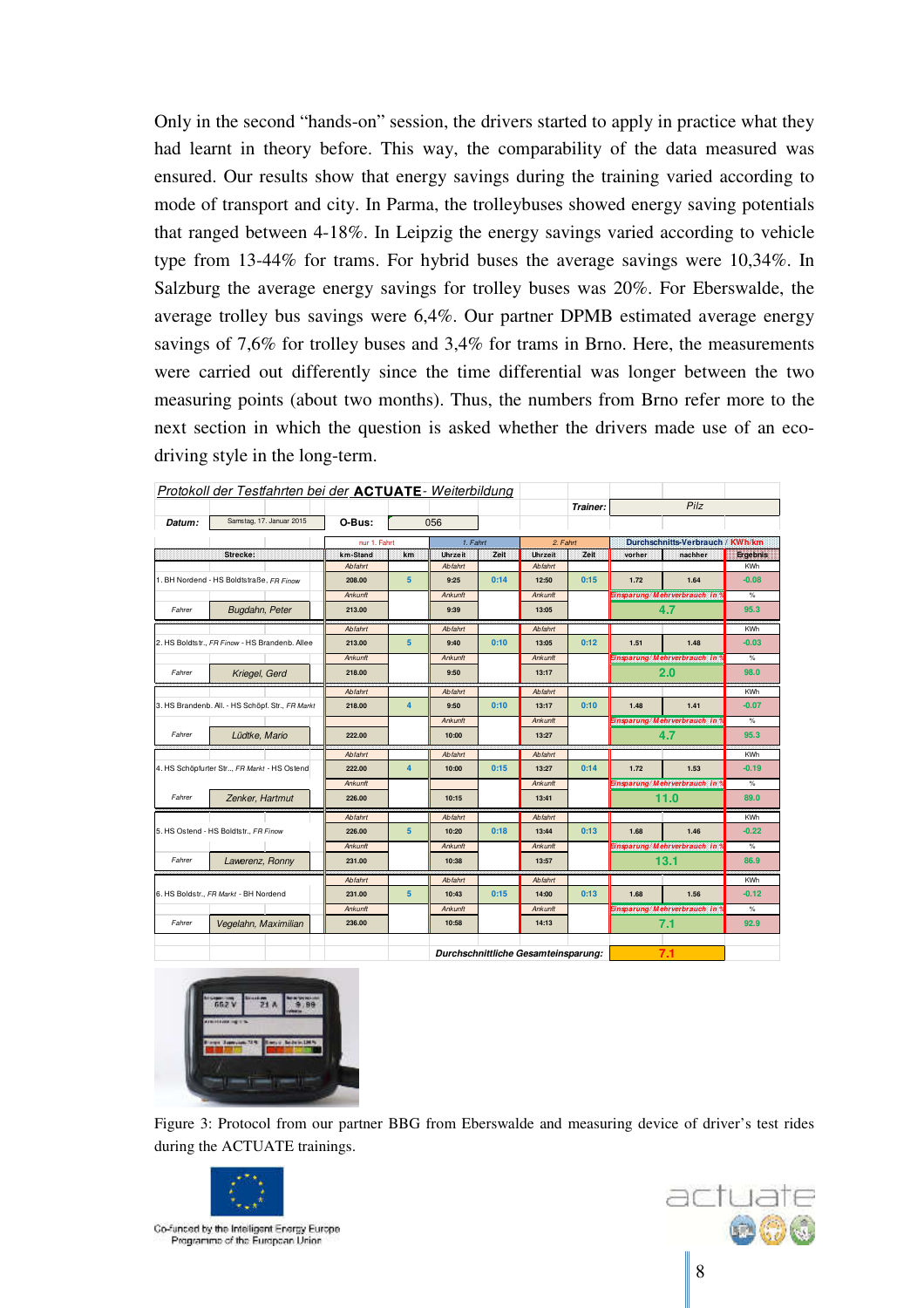

Figure 4: Example tram evaluation before and after the trainings from Leipzig (left: bad driving behaviour, right: good driving behaviour)

#### *Level 3 – Behaviour*



This level measured the extent to which the drivers applied the new knowledge and skills on the job. The evaluation at this level was difficult as it was often impossible to predict when a change in behaviour would occur and thus required a well-thoughtthrough evaluation approach, e.g. when, how often or how to evaluate.



Figure 5: Example of a measurement section used by our partner LVB in Leipzig. The length of the section was around 850 metres long and included 2 tram stops in each direction.



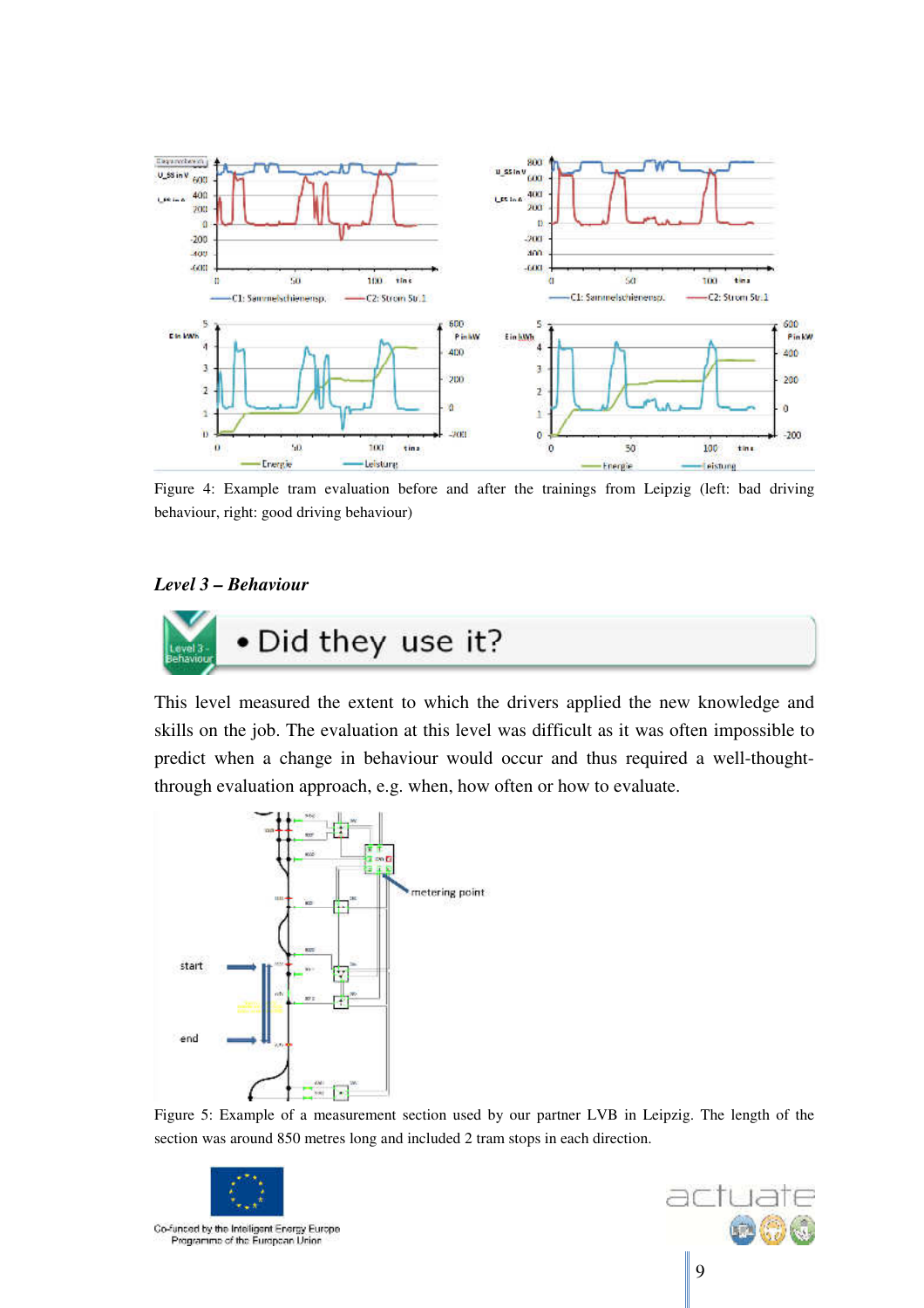Furthermore, the ACTUATE partners discussed problems that could occur and hinder reaching a clear picture of the effect of trainings on the energy consumption (as the main evaluation indicator). It was necessary to think this well-through as the chosen measuring method, measuring energy consumption at certain rectifier substations (on a chosen line section), is not only influenced by the driving behaviour, but several other framework conditions, which cannot be influenced by the trainings or the drivers respectively (see figure below).



Figure 6: Overview of external influences having an impact on long-term energy consumption measurements in ACTUATE (example from Salzburg)

Even though it was difficult to separate external influences (e.g. traffic or weather conditions) from the impact of the driving style of drivers, all public transport companies involved in the ACTUATE project have measured the energy consumption of their clean vehicle fleets over a period of several weeks to months, either on a single vehicle or on line basis (measuring the energy consumption between two selected network/rectifier sub-stations), before the implementation of the safe eco-driving training programmes. By this, the energy consumption (where possible shown separately for the energy use of the drive train, e.g. exclude side auxiliaries) of the clean vehicle fleets was measured before the training programmes for safe eco-driving started and could be used as a baseline for comparison to after –training effects. For this, the public transport companies measured energy consumption of trained drivers on chosen vehicles/lines in operation again after the training programmes. Even though these longterm before and after comparisons of energy consumption are influenced by several dependencies at this evaluation level, the results were a sound indicator for the usage of safe eco-driving by the trained drivers on the job.



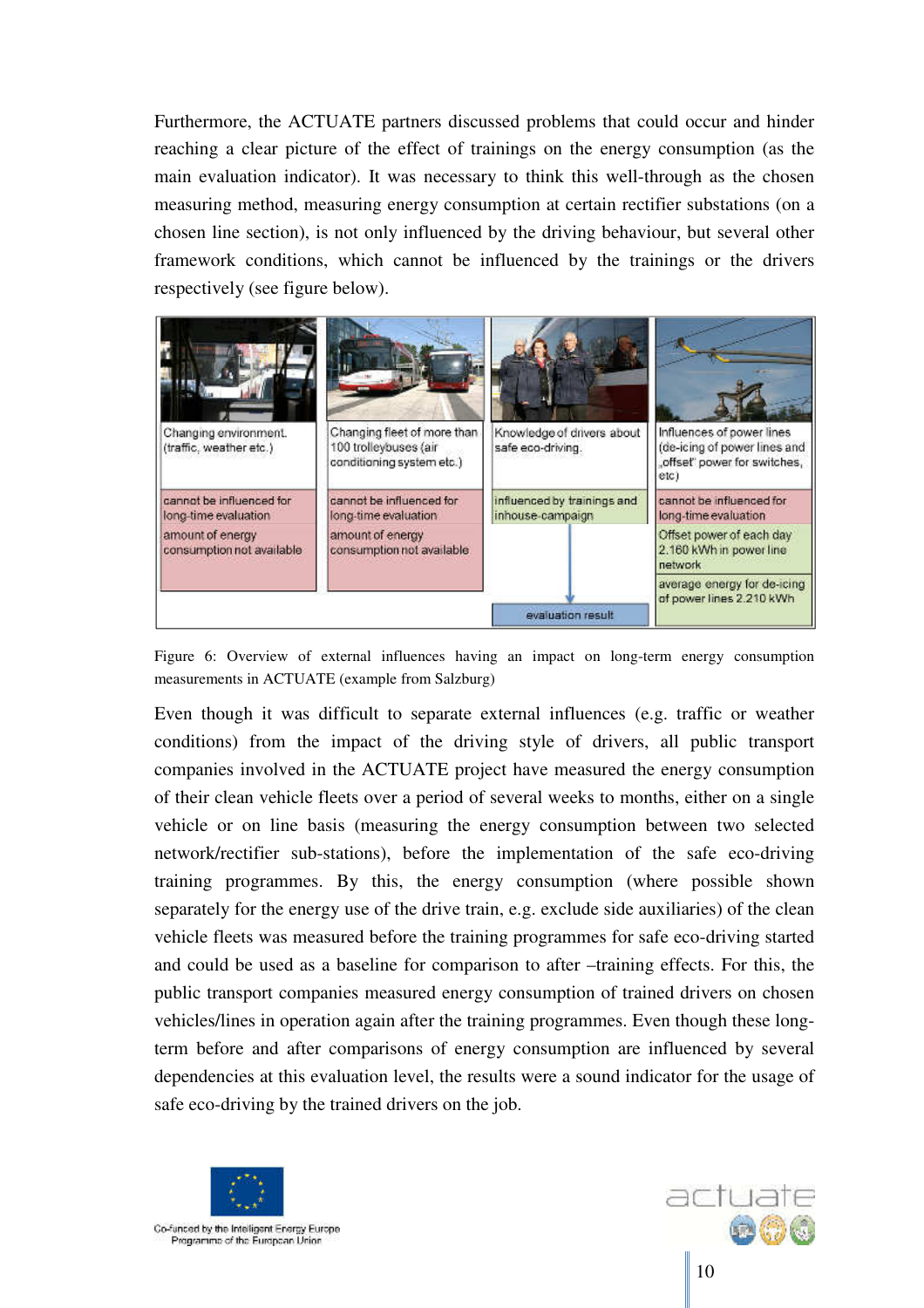The consideration of external influences affecting the transfer of or application of trained/learned safe eco-driving principles at the drivers workplace was very important to determine from case to case whether there was a case for non-transfer of learning or level 2 respectively. Therefore, the ACTUATE partner SAG added to the quantitative data basis of energy consumption (the measurement of energy consumption of trams is most difficult) qualitative observation data to focus on the driver's performance. SAG integrated "good" safe eco-driving criteria into their quality assessment of drivers. This was carried out by quality "inspectors" travelling with the drivers "en route" and observing the driver's performance. These quality "inspectors" looked for certain criteria such as implementation of high rolling times, use of the electric brake or purposeful use of auxiliary units.



Figure 7: Qualitative driver's evaluation by SAG – Idling times and use of the electric brake in Salzburg.

In addition, there is a certain risk that the transfer of new skills and knowledge is only effective on the driver's short-term memory. To limit this "risk", the ACTUATE partners developed in-house motivation campaigns in order to motivate drivers to apply and retain their newly acquired eco-driving skills. All ACTUATE partners designed motivational in-house campaigns, which ranged from bonus programmes to internal team competitions, e.g. "driver of the month", and incentives related to short knowledge tests (partly based on e-learning modules).

The impact of each single in-house campaign element on level 1 "reaction" and level 2 "learning" was evaluated by the involved PT companies (see described concepts for inhouse campaigns in D5.1 Dissemination Plan). The impact on level 3 "behaviour" was cross-checked with results of energy consumption measurements for the period after the campaign activity.

- **Measurement focus**: Driving behaviour, application of skills and learning, implementation at worksite (the driver's workplace, line operation)
- **Question(s) addressed**: Is the new knowledge/skill being used on the job/in line operation by the trained drivers?



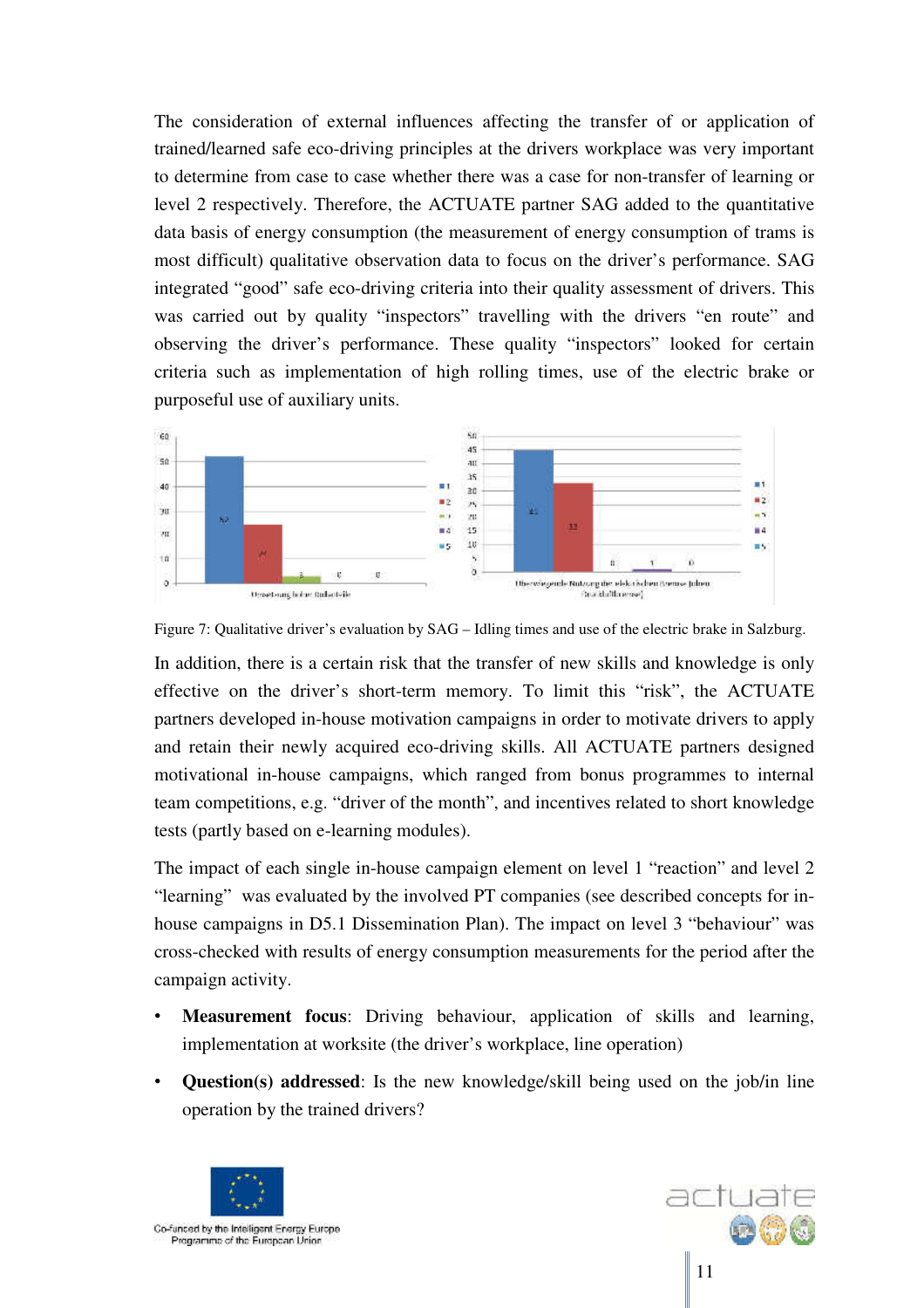• **How do we measure that**: Pre- and post-training energy consumption measurements, driving behaviour observation

#### *Evaluation results:*

As can be seen in the energy savings overview below, the ACTUATE partners achieved an average of 4,5% reduction in energy consumption. This result varied across all cities and partners, ranging from 2,5-3% for trams in Brno and Leipzig to 6,4% or 6,5% respectively for trolleybuses in Eberswalde and Brno.

|                                                    | <b>Approximate annual</b><br>costs for energy to<br>operate clean vehicle<br>fleets (in EURO) | <b>Average energy</b><br>savings - based<br>on long-term<br>evaluation | <b>Money</b><br>savings<br>(in EURO) |
|----------------------------------------------------|-----------------------------------------------------------------------------------------------|------------------------------------------------------------------------|--------------------------------------|
| Eberswalde (Trolleybus)                            | 353,303                                                                                       | 6.4%                                                                   | са. 22.500                           |
| Salzburg (Trolleybus)                              | 540.000                                                                                       | 6%                                                                     | ca. 32.000                           |
| Leipzig (Trams)                                    | 7.000.000                                                                                     | 3%                                                                     | ca. 210,000                          |
| Leipzig (Bus)                                      | 5 625 000                                                                                     | 4%                                                                     | са. 225.000                          |
| Brno (Tram)                                        | 3.043.370                                                                                     | 2.5%                                                                   | ca. 76.000                           |
| <b>Brno</b> (Trolleybus)                           | 1.126.950                                                                                     | 6.5%                                                                   | ca. 73.250                           |
| Parma                                              | 300.000                                                                                       | 4%                                                                     | 12.000<br>ca.                        |
| Total money savings for<br><b>ACTUATE</b> partners |                                                                                               |                                                                        | ca. 650.750                          |
| Average energy savings                             |                                                                                               | 4.6%                                                                   |                                      |

Figure 8: ACTUATE average energy savings based on long-term evaluation

#### *Level 4 – Results*



At this level, the ACTUATE partners evaluated the success of the safe eco-driving programmes for clean vehicles in terms of reduced energy consumption and consequently cost savings for the operation of the clean vehicles. Besides the cost savings for the public transport companies, the indicator of reduced accidents through an anticipatory and forward-looking driving style, which is an elementary factor of safe eco-driving, was supposed to be measured as a "result" of safe eco-driving training programmes for clean vehicles. However, it was very difficult to evaluate this dimension of safe eco-driving in the very short project period. For a sounds analysis of the consequences of eco-driving on the number of accidents a longer period of time



l

actuat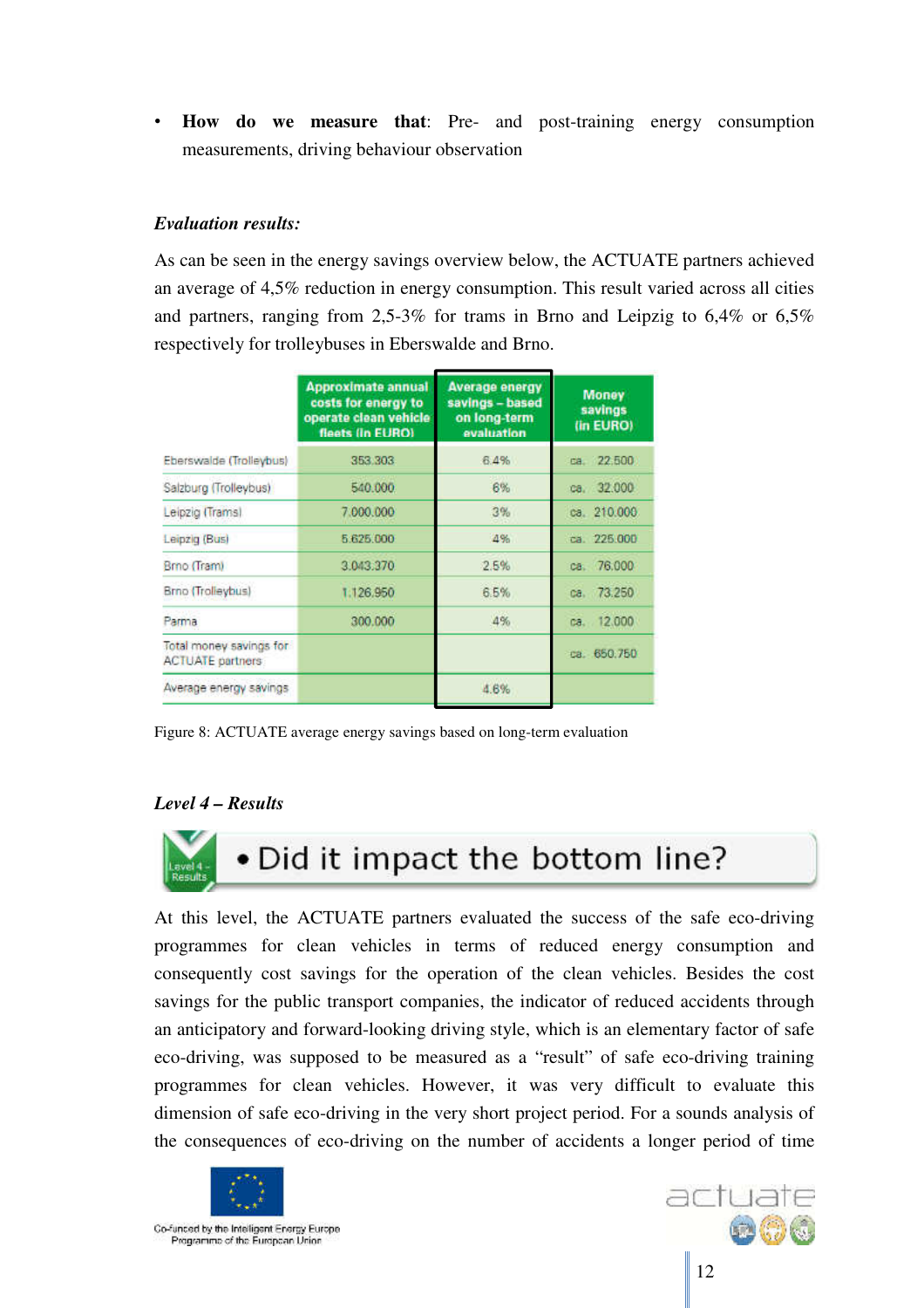would be needed with a substantial dedication of time and resources to this topic only. For now, we can only say that the concept of eco-driving involves a very defensive driving style. Thus, it is to be assumed that this could also have positive effects on the numbers of accidents.

- **Measurement focus**: Business impact on organisation (Public Transport Company)
- **Question(s) addressed**: What effect did the safe eco-driving training have on energy consumption of clean vehicles?
- **How do we measure that**: Calculations of cost savings based on identified (if possible) energy savings through energy consumption measurements

#### *Evaluation results:*

In total, the money savings projected for all ACTUATE partners will be  $650.750\epsilon$  per year. This has been calculated on the basis of current annual costs for energy to operate the existing fleet and the average energy savings. Again, the money savings per city vary according to mode of transport, operational costs for energy and vehicle fleet. As only one example, Leipzig will have the biggest savings potential due to their quite big current operational costs.

|                                                    | <b>Approximate annual</b><br>costs for energy to<br>operate clean vehicle<br>fleets (in EURO) | <b>Average energy</b><br>savings - based<br>on long-term<br>evaluation | <b>Money</b><br>savings<br>(in EURO) |
|----------------------------------------------------|-----------------------------------------------------------------------------------------------|------------------------------------------------------------------------|--------------------------------------|
| Eberswalde (Trolleybus)                            | 353,303                                                                                       | 6.4%                                                                   | 22.500<br>CB.                        |
| Salzburg (Trolleybus)                              | 540.000                                                                                       | 6%                                                                     | 32,000<br>ca.                        |
| Leipzig (Trams)                                    | 7.000.000                                                                                     | 3%                                                                     | ca. 210,000                          |
| Leipzig (Bus)                                      | 5 625 000                                                                                     | 4%                                                                     | са. 225 000                          |
| <b>Brno</b> (Tram)                                 | 3.043.370                                                                                     | 2.5%                                                                   | ca. 76.000                           |
| Brno (Trolleybus)                                  | 1.126.950                                                                                     | 6.5%                                                                   | 73,250<br>ca.                        |
| Parma                                              | 300.000                                                                                       | 4%                                                                     | 12.000<br>ca.                        |
| Total money savings for<br><b>ACTUATE</b> partners |                                                                                               |                                                                        | ca. 650.750                          |
| Average energy savings                             |                                                                                               | 4.6%                                                                   |                                      |

Figure 9: ACTUATE partner money savings calculated for one year



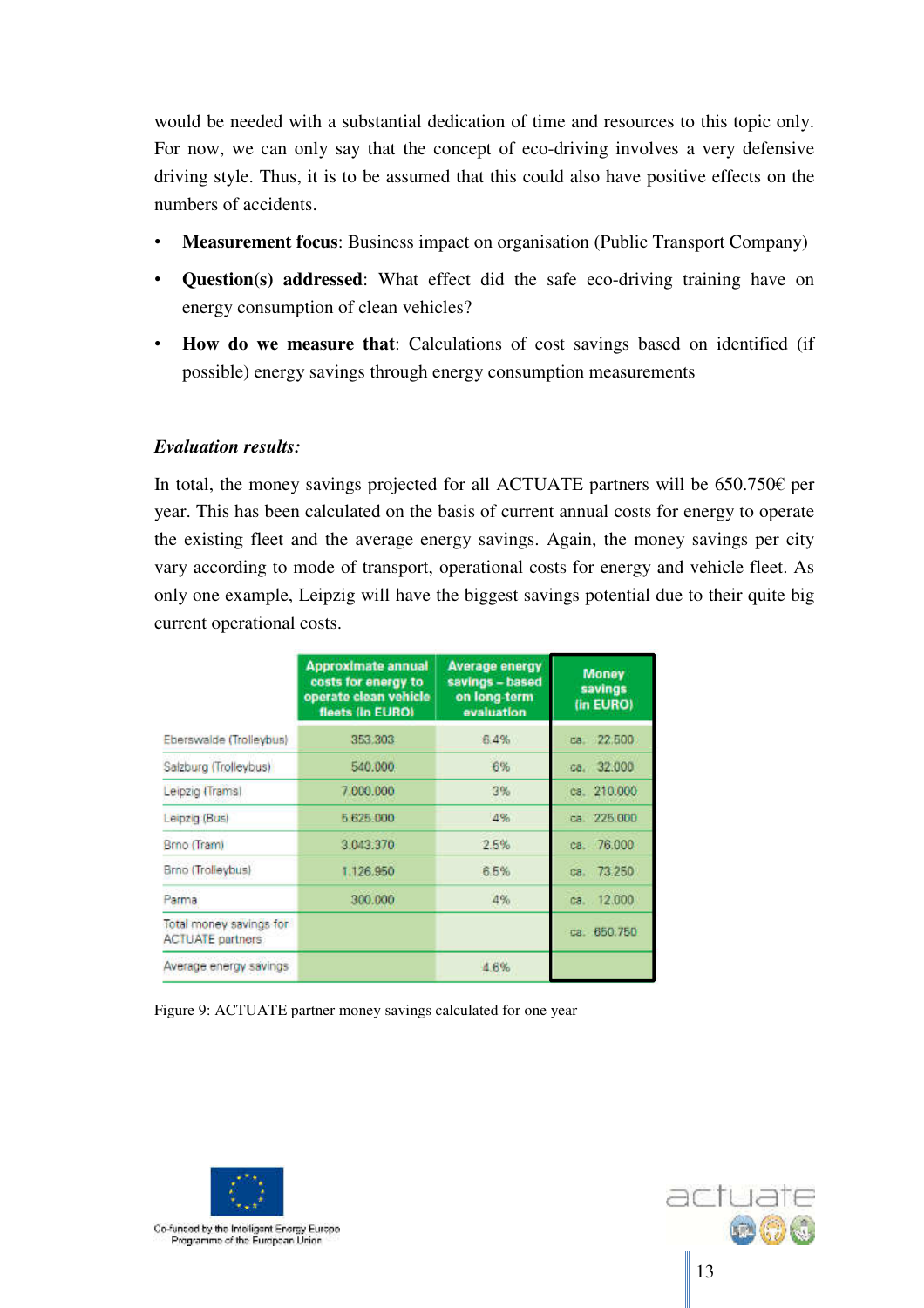# . What is the Return on Investment?

For the long-term impact, the ACTUATE partners assessed the monetary benefits of the training programmes for safe eco-driving of clean vehicles (see level 4 "results" above), including further tangible benefits like reduction of abrasion effects on clean vehicles, which are of importance due to high cost per unit for clean vehicles, and on the needed infrastructure in case of trolleybus or tram systems. These monetary benefits were compared to the cost for the development and implementation of the safe eco-driving trainings (based on experiences made by the ACTUATE partners).

Besides the suggested ROI view, the ACTUATE partners also included intangible outcomes of the safe eco-driving training programmes like corporate image benefits through improved passenger satisfaction (there were 2 questions dedicated to the passengers perception of safe eco-driving to be integrated into regular annual/bi-annual marketing/passenger surveys of the involved PT companies, see Annex II). The ACTUATE partners did a questionnaire survey hereby getting the opinions of more than 4000 people. As can be seen in the figure below, passengers really appreciate the eco-driving intentions of our project partners and would even, at least the majority of people, accept slightly longer travel times for that.



Figure 10: Passenger survey on the perceived importance of eco-driving

Another presumed and intangible outcome was the reduction of the employee's illness status, as for example in Germany the tram driver job has the highest status of employer's illness at present. During the project lifetime we received from several drivers the feedback that eco-driving and the emphasis on "looking ahead" has a very positive impact on their well-being and stress-level. Ultimately, this might result in



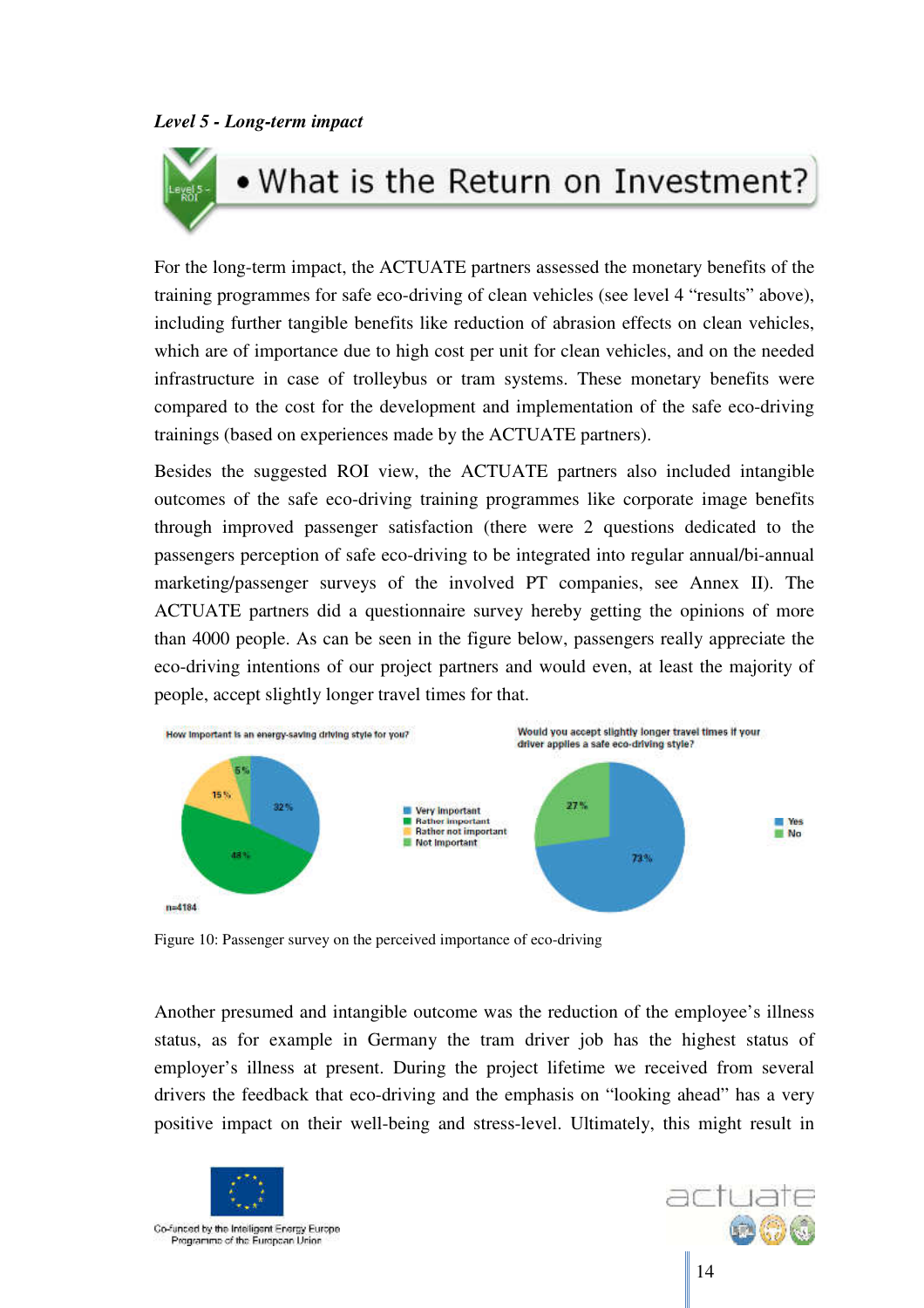health benefits that could result in monetary benefits due to the current high sick leave rates. It was impossible for us, though, to further research this. Just as much as with the effects on numbers of accidents, the effects of eco-driving on stress-levels would need to be analysed more substantially in a long-term study.

A further evaluation indicator, of utmost importance for IEE projects is the environmental impact of ACTUATE's trainings through reduced GHG emissions. Therefore, ACTUATE had clear targets on reduction of greenhouse gas emissions defined in the common performance indicators of the Intelligent Energy Europe programme.

The long-term impact evaluation on reduced greenhouse gas emission was also based on the energy consumption measurements before the implementation of the training programmes in the course of the ACTUATE project. As a baseline, 2020 scenarios have been developed for each involved transport company: an "optimistic" (6% reduction of energy consumption) and a "realistic" (3% reduction of energy consumption) scenario (see D6.1 Set of IEE Common Performance Indicators).

- **Measurement focus:** Return on investment and intangible outcomes
- **Question(s) addressed**: Were the benefits/impacts greater than the cost for the safe eco-driving training programmes?; Was there a reduction of greenhouse gas emissions through safe eco-driving of clean vehicles?; What effect did the safe ecodriving training have on the drivers' workforce satisfaction?; Are there corporate image benefits through improved passenger satisfaction?
- **How do we measure that**: survey on passenger perception of safe eco-driving, calculations of GHG emission reductions based on energy savings through energy consumption measurements (in case of adequate results on level 3), workshop based on a use-oriented cost-effectiveness evaluation approach enabling a monetary assessment of investment measures and intangible impacts (NOWS approach)

#### *Evaluation results:*

The ACTUATE consortium members from Salzburg, Leipzig, Parma, Brno and Eberswalde as well as the industry partner van Hool made a cumulative investment of about 682.000 EURO into the development of the safe eco-driving programmes for clean vehicles. This includes all costs, also spent on measurement equipment, printing of training materials and the accompanying implementation of in house motivation campaigns (but without project management cost and overhead rates).



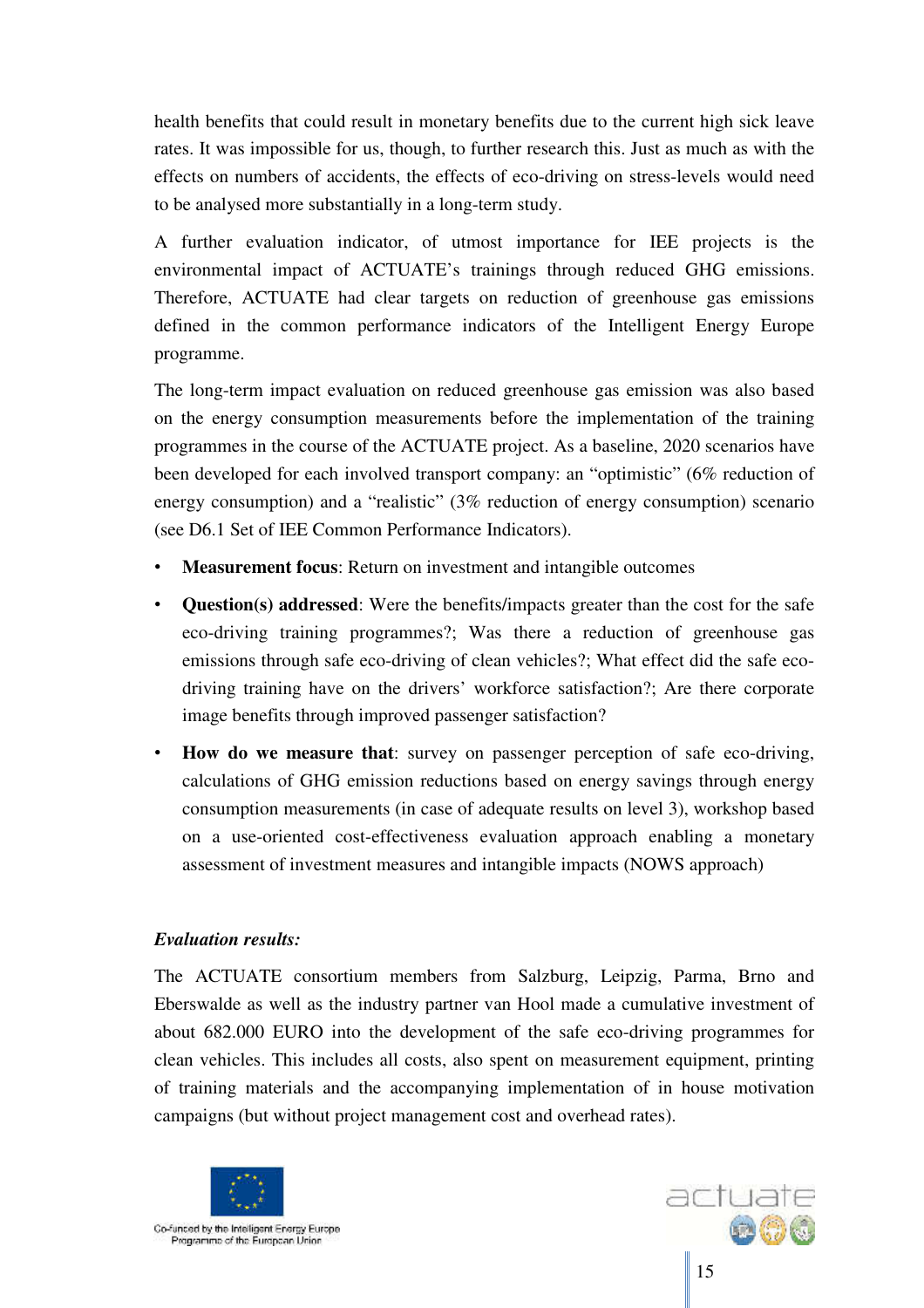This one-time investment pays off already almost one year after the implementation of the safe eco-driving trainings, as the companies can save about 650.000 EURO per year in total (see table above). The following example shows the cost-benefit ratio for the LVB in Leipzig, which trained 1.350 drivers (750 tram and 600 bus drivers) in safe ecodriving (supported by a driving school partner from Leipzig). As can be seen, Leipzig saves 435.000€ per year but only had to invest one time only 130.000€.

|                                                 | <b>Costs in EURO: (mainly personnel cost)</b> |  |  |
|-------------------------------------------------|-----------------------------------------------|--|--|
| Training development and introduction           | 40,000                                        |  |  |
| Training implementation                         | 50.000                                        |  |  |
| Training monitoring and evaluation              | 20,000                                        |  |  |
| In house motivation campaign                    | 20.000                                        |  |  |
| Drivers personnel cost <sup>4</sup>             |                                               |  |  |
| Total cost:                                     | 130,000                                       |  |  |
|                                                 | <b>Benefits:</b>                              |  |  |
| Energy saved (tons of oil equivalent / year)    | 299                                           |  |  |
| CO <sub>2</sub> emissions avoided (tons / year) | 1.597                                         |  |  |
| Money saved (EURO / year)                       | 435,000                                       |  |  |

Figure 11: Cost-benefit ratio for ACTUATE project partner Leipzig

|                                                                           | <b>Tram</b> | <b>Trolleybus</b> | <b>Hybrid Bus</b> | <b>Total</b> |
|---------------------------------------------------------------------------|-------------|-------------------|-------------------|--------------|
| Number of vehicles in<br><b>ACTUATE's partner fleets</b>                  | 635         | 261               | 19                | 915          |
| Total annual energy<br>consumption of vehicles<br>before the action (kWh) | 105.113.225 | 30.846.829        | 5,987,800         | 141.947.854  |
| Annual energy consumption<br>after trainings with 4,5%<br>savings (kWh)   | 100.383.130 | 29.458.722        | 5.718.349         | 135.560.201  |
| Energy saved during the<br><b>ACTUATE</b> project (kWh)                   | 4.730.095   | 1.388.107         | 269.451           | 6.387.653    |

Figure 12: Energy savings per year by ACTUATE partners based on a 4,5% scenario

Based on the overall reduction of energy consumption by 4,5% as a result of the ecodriving trainings applied in ACTUATE's public transport partner companies, this leads to primary energy savings of 549 tons of oil equivalent per year and a reduction of 2.938 tons of greenhouse gas emissions per year. Projected by 2020 (starting from 2015) the ACTUATE partners would save primary energy savings of 3.294 tons of oil



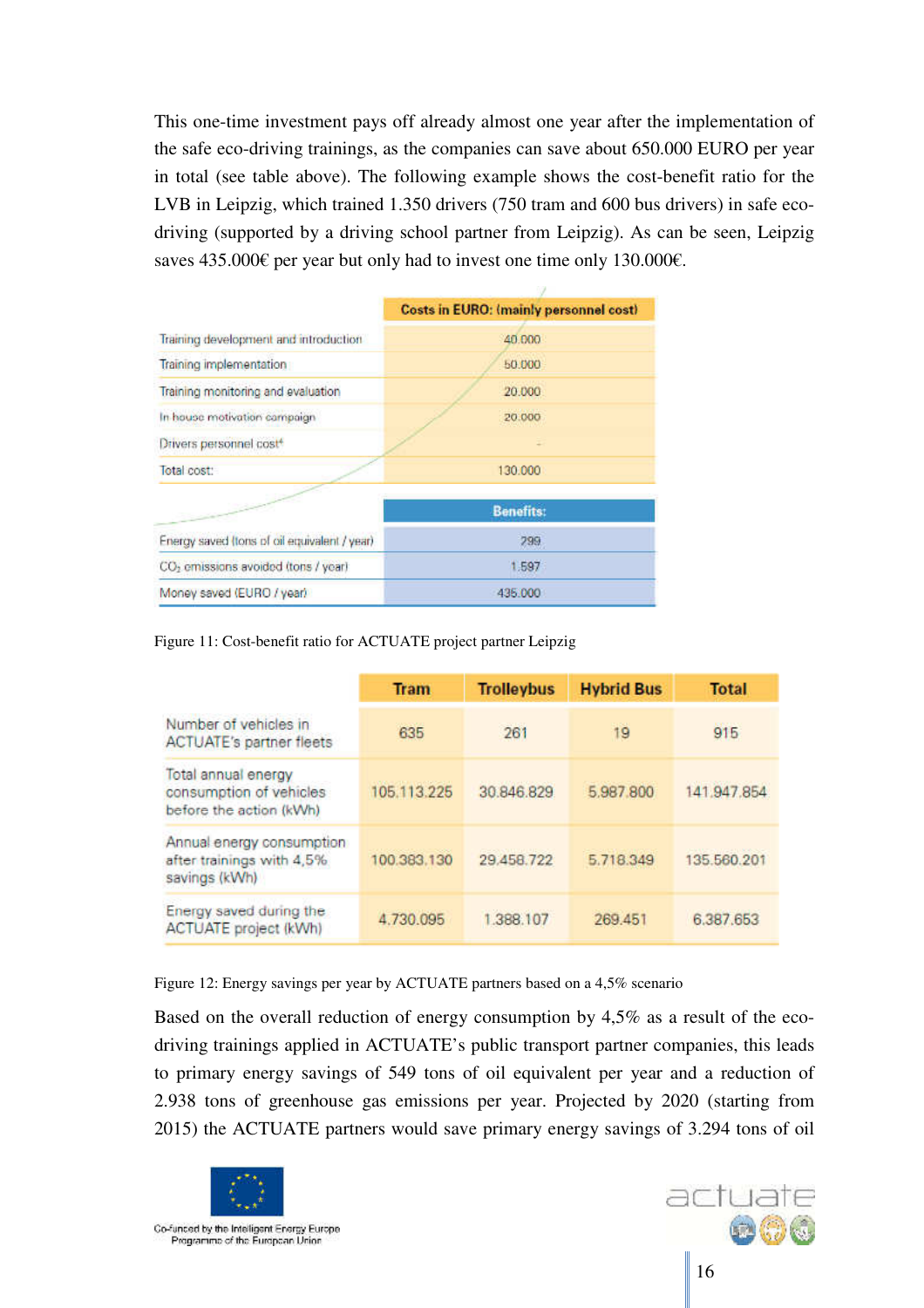equivalent by 2020 and a reduction of 17.628 tons of greenhouse gas emissions by 2020. Thus, ACTUATE partners will save nearly 18.000 tons of greenhouse gas emissions by 2020 through the application of safe eco-driving of their clean vehicle fleets. With about 190 tram, 150 trolleybus and approximately 50 cities operating hybrid, battery-powered or hydrogen-fuelled buses in Europe, there is vast potential to upscale the effects of the ACTUATE project.

## **3 Formative Evaluation**

The objectives or aims of formative evaluation in ACTUATE were the following:

## • **To improve the quality of the safe eco-driving training programmes for clean vehicle drivers from the beginning on**

In order to assess the overall quality of the safe eco-driving training programmes, the ACTUATE partners distributed questionnaires among the drivers after trainings were carried out. 90% of trained drivers evaluated the quality of the ACTUATE trainings as either excellent or very good. Almost 90% of all drivers evaluated the topic safe ecodriving as either "very relevant" or "relevant" for the public transport operator they are working for. About 80% of the drivers found the training to be (very) relevant for their daily work. These are exceptionally good results with respect to the perceived usefulness and quality of the trainings.

## • **To determine whether the training programmes met the defined minimum criteria, training objectives and learning outcomes**

Generally speaking, the **overall aim of the trainings**, to impart knowledge, enhance skills and provide expertise in energy-efficient, eco-friendly and safe driving of clean vehicles was achieved. This can be seen when a) comparing the post-training with the pre-training results showing that drivers applied the new skillsets and knowledge acquired through our trainings. However, not only were these new skills made use of in the short-run but also in the long-term. This can be seen by looking at the impacts our trainings had. ACTUATE project partners are estimating an average total energy reduction of 4,5% on average per year.

The **requirements of the trainings** were to some large extent fulfilled. The *trainings on eco-driving maximised the energy savings* for our PT partners by optimizing fuel consumption and energy recuperation. The average reduction of 4,5% per year was a quite good success in this regard.



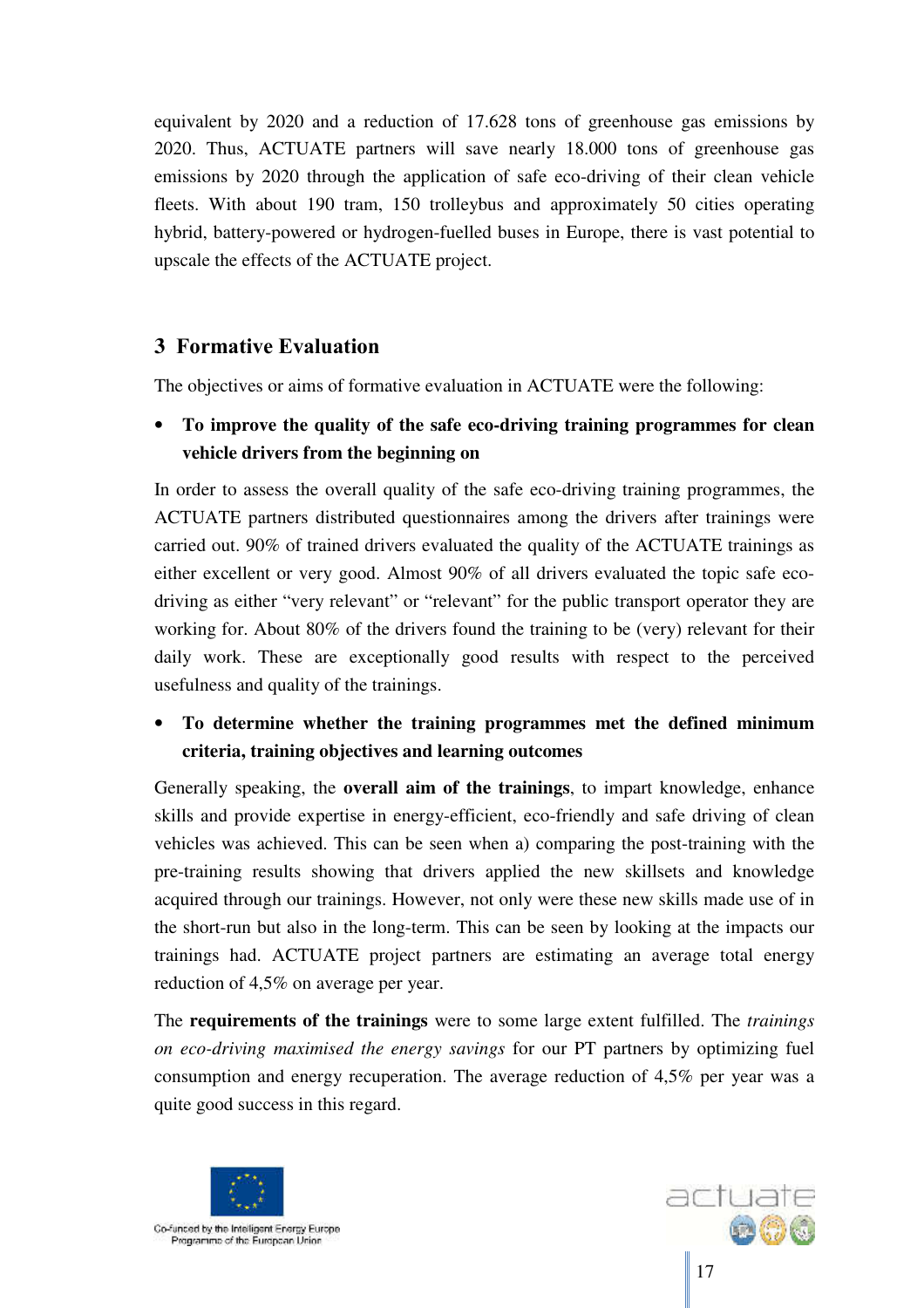The *training material for safety aspects of clean vehicles* was produced for each vehicle type and received with great interest.

Likewise, *training material for specific bus types and tram control technology* was produced taking into account such hybrid bus differences as serial and parallel drive systems or the energy efficient supercaps technology for trolley buses. The latter received substantial recognition in our trolley bus brochures. In our tram brochures we also elaborated on chopper control and foot pedals (in contrast to set-point devices) that enable trams to perform an even, energy efficient acceleration and braking.

The *pre-instruction and briefing of trainers and technical experts by bus and tram manufacturers about specifica of vehicle types* was only partially fulfilled. There was generally an introduction and exchange when the vehicles were handed over from manufacturers to PT operators. However, an in-depth introduction including lessons about how to eco-drive were only carried out by our ACTUATE partners VAN Hool and TEP.

As a last requirement, it was specified that *trainings were only carried out for drivers that are on duty of clean vehicles.* This was only relevant since Parma and BBG only have a small percentage of clean vehicles in their vehicle fleet. In Salzburg, Leipzig and Brno this is entirely different since all drivers are, at least to some degree, operating clean vehicles.

Regarding **the content of the training**, the ACTUATE consortium agreed to provide information on various very specific topics related to the eco-driving of clean vehicles.

(A*) Information about dangerous high voltage parts in the vehicles*:

For trams this topic is being dealt with in the chapter "Vehicle control and energy supply" in the brochure (p. 15-22) and the "Driving practice" chapter in the presentation (p. 17-29). For trolleybuses you can find information in the brochure in the chapter "The trolleybus system" (p. 14-22) and in the presentation in the chapter "Working principle of the trolley bus system" (p. 20-28). For hybrid buses you can information in the "Safety" section in the brochure (p. 6 and 7) and in the presentation in the chapter "Safety aspects on hybrid buses" (p. 38-44).

(B) *Information about energy flow in vehicles and characteristics of electrical parts and losses (incl. energy consumption of different aggregates, e.g. heating and airconditioning technology)*

For trams the topic energy flow is being covered in the presentation in the section "Basic knowledge" (p. 4-15) and in the brochure in section 3 "Vehicle control and energy supply" (p. 15-23). For trolleybuses there is information in the brochure in the



l Programme of the European Union

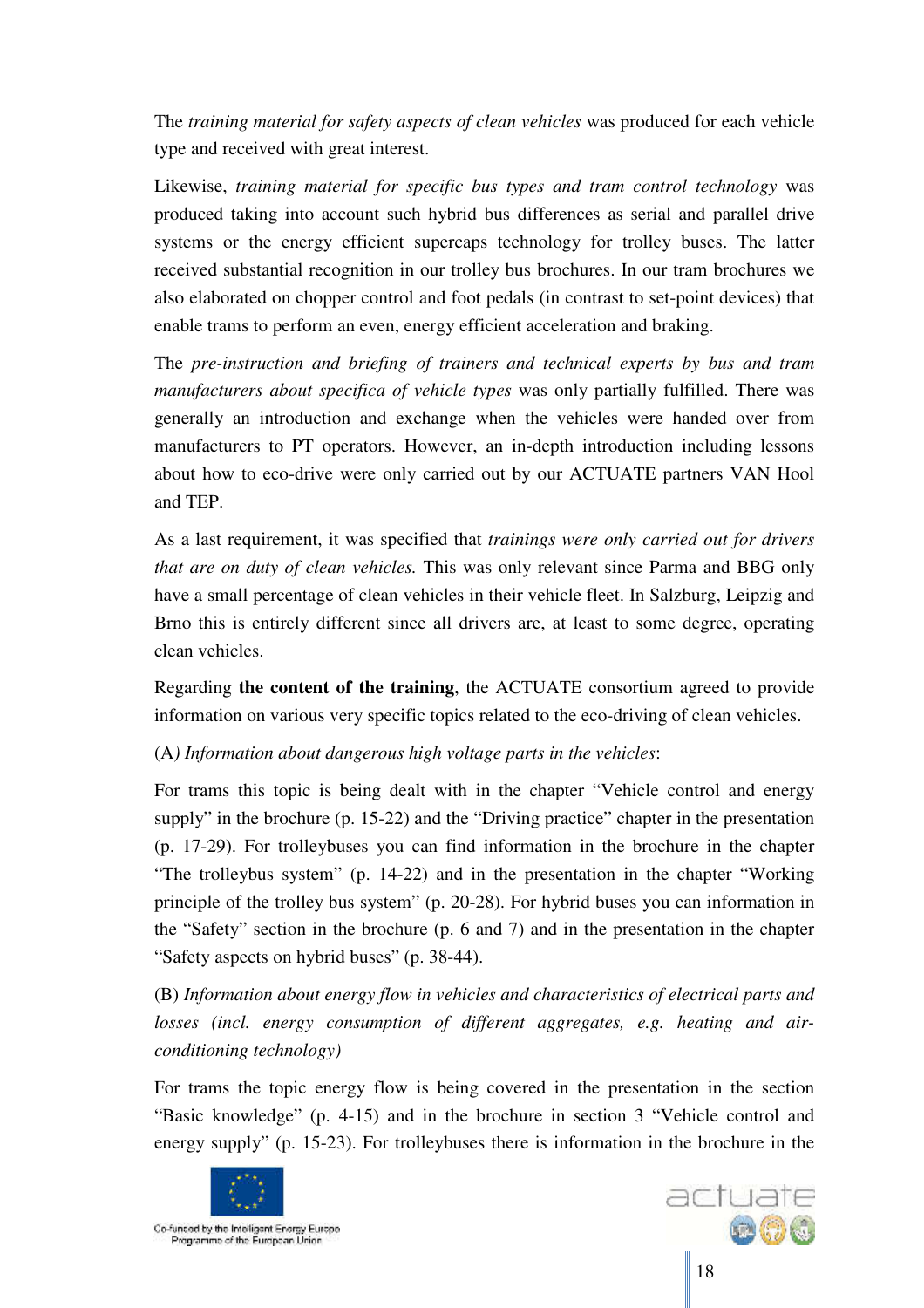section "Economic driving with trolleybuses" (p.22-27), especially including a section on "Conscious use of the heating, air-conditioning and ventilation system". In the presentation there is a special page on "Conscious use of heating and air-conditioning" (p.46). For hybrid buses there is useful information in the brochure in the chapters 3 and 4 (p.8-11) and in the presentation in the "Basic knowledge" section (p. 14-27).

#### (C) *Information about the ideal drive-cycle between stops:*

The ACTUATE consortium provided good information about the ideal drive-cycle or driving curve for trams in the brochure in the chapter "Factors influencing energy consumption" (p. 8-14) and in the "Basic knowledge" section in the presentation (p. 5- 16). For trolleybuses there is information in the brochure in the chapter "Driving conditions" (p. 12 and 13) and in the presentation in the chapter Eco-driving a trolley bus" (p. 31-46).

#### (D) Information about interrelation of economics and safety and driving style:

For trams there is information in the presentation in the section "Who benefits from eco-driving?" (p. 3). For hybrid buses information is provided on page 7 "3 rules of ecodriving" and on pages 11 and 12 "Who benefits from eco-driving?" For trolleybuses information was compiled in the presentation on page 54 "3 rules of eco-driving".

#### (E) *Information about behaviour in the event of malfunctioning or accidents:*

For trams the topics malfunctioning/ accidents are covered in the brochure on page 24 "Malfunctions" and in the presentation in the chapter "Safety aspects for trams" (p. 30- 33). For trolleybuses there is information in the "Safety" chapter in the brochure (p. 28- 32) and in the presentation on the pages 50-52. For hybrid buses there is information in the brochure on page 12 in the "Training" section and in the "Safety" section in the presentation (p. 38-44).

#### (F) *Information about environmental impact*:

For trolleybuses there is information about the environmental impact in the "Economic driving with trolleybuses" section in the brochure (p. 22-27) and on page 10 in the "Energy source – e-mobility" section. For trams there is useful information in the "Basic knowledge" section in the presentation (p. 5-16). For hybrid buses there is useful information in the presentation in the "Basic knowledge" section (p. 14-27).

#### (G) *Information about efficient braking and accelerating:*

For trolleybuses there is information in the brochure in the chapter "Energy-efficient braking with the electric brake" (p. 25) and in the presentation in the chapter "ecodriving a trolleybus" (p. 32-46). For trams information was gathered in chapter 2



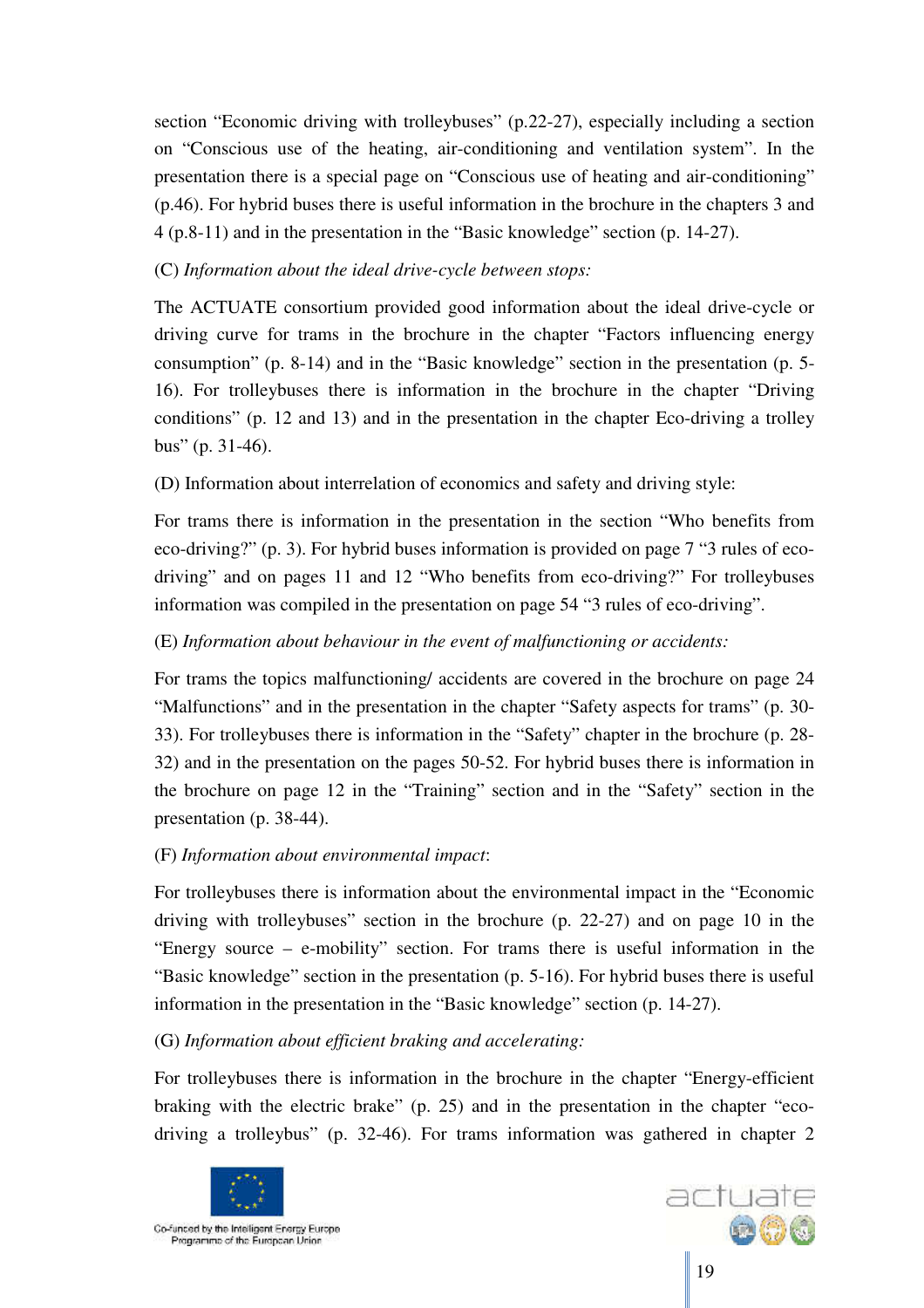"Factors influencing energy consumption" (p.8-14) and in the "Basic knowledge" section in the presentation (p. 5-16). Relevant information for hybrid buses is provided in the brochure in the chapter "Relevant factors" (p. 6-7) and in the presentation in the chapter "Basic knowledge" (p. 14-27).

Regarding the **learning outcomes of the trainings**, it can be said that mostly all drivers achieved an energy reduction during the measurements through a better understanding of the eco-driving style and a consequent energy efficient braking and accelerating. For example, the trolleybus operator TEP from Parma achieved ca. 18% energy reduction in their test rides realising an energy reduction of 0.26kWh/km. This was reached in particular by using the retarder more often which was one of the very crucial observations made by our ACTUATE project partner Van Hool during the trainings.



**Bind** *Coached* 

Figure 13: Increase of retarder use during coached eco-driving training rides with trolleybus drivers in Parma.

Generally speaking, a savings potential of around 20% on average was achieved by the trained drivers. Thus, the increase in skills and competence was evidenced here. Drivers clearly showed the ability to apply their newly acquired knowledge about ideal drivecycles between stops including topographic conditions. However, this was the only knowledge-dimension that could be proved through our measurements. For all other knowledge-dimensions (e.g. about kinematic chain, about behaviour in the event of malfunctioning or accidents, etc.) we cannot provide a direct proof since we did not test these learning objectives with clear controlling measurements. Only our partner SAG from Salzburg did actual knowledge-tests with the drivers after the trainings, as part of their in-house campaigns. As can be seen in the graphic below, most drivers were able to retain the knowledge gained during the trainings (e.g. on using the electric brake or the optimal energy-efficient driving cycle).



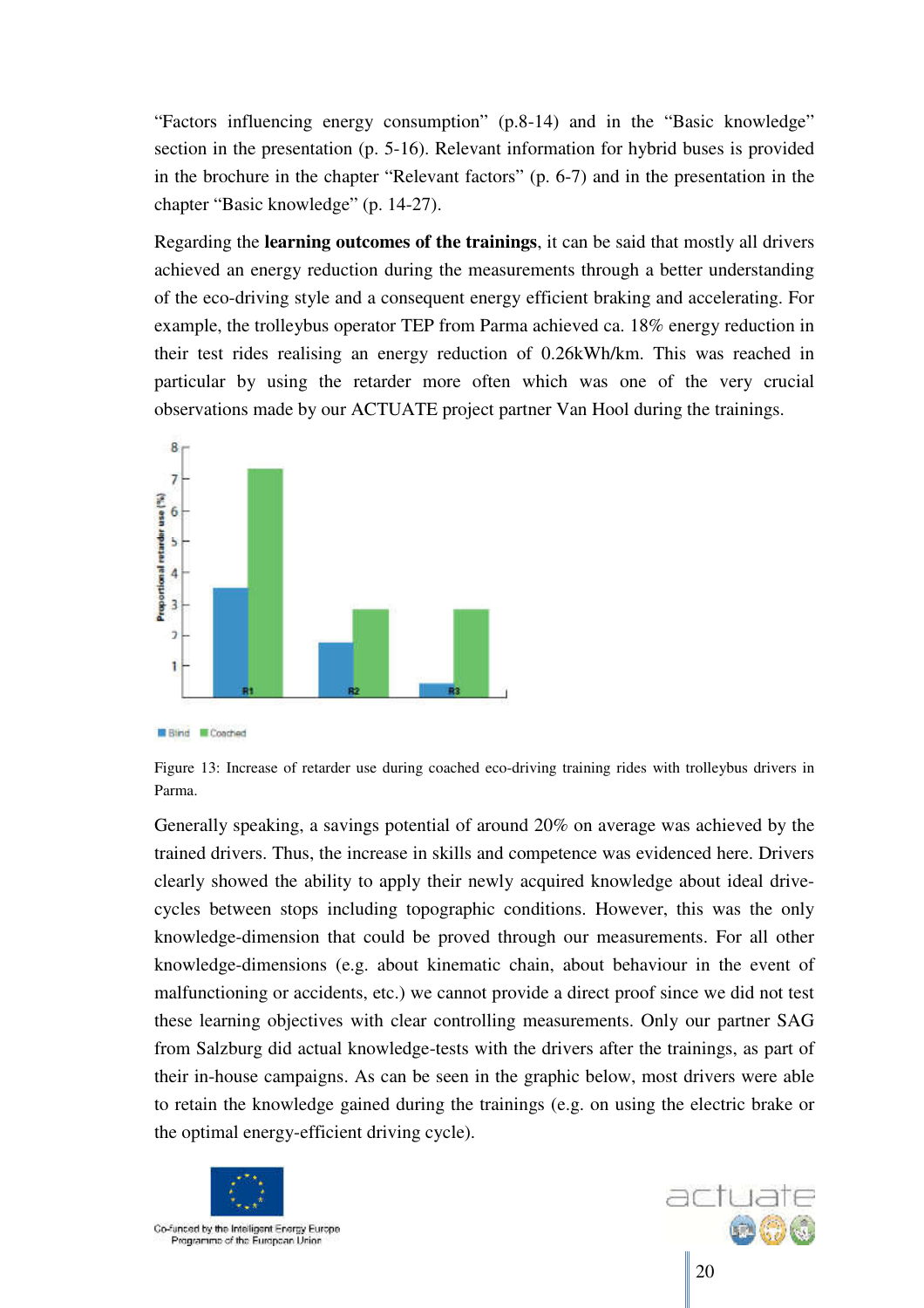| Guestion 4:<br>Wenn Sleiden Obugbrensen, nutten Sie gelimplerweise die | Denobilmaic Fahrzyklus für meditgen Bhergieverbrauch lett-            |  |
|------------------------------------------------------------------------|-----------------------------------------------------------------------|--|
| <b>Unustration ray</b>                                                 | East foundate Cooliversignal haben, militar Druckfalls email anhalten |  |
| Li flwidend an obtrentos                                               | Bestränungen, Raken, mit der einfdristhen Bremze anhalten             |  |
| <b>BRITISH RETIN</b>                                                   | Restriction: Rd et imi de Duchkflasme antalien                        |  |
| unautio                                                                | undiri o                                                              |  |

Figure 14: Example questions asked by our partner SAG in Salzburg after the trainings had been carried out. The answers marked in red are the right ones.

Below is an example provided for the learning outcome description on "Efficient braking and accelerating to optimise energy-efficiency of clean vehicle types".

| <b>Example for learning outcomes description</b> |  |
|--------------------------------------------------|--|
|--------------------------------------------------|--|

| <b>Learning Topic</b>                                              | Safe eco-driving                                                                                                                                                                                                                                                                                                                                                                                                                                                                                                                                                                                                                                      |                                                                                                                                                               |                                                                                                                                                                                       |                                                                                                                  |  |
|--------------------------------------------------------------------|-------------------------------------------------------------------------------------------------------------------------------------------------------------------------------------------------------------------------------------------------------------------------------------------------------------------------------------------------------------------------------------------------------------------------------------------------------------------------------------------------------------------------------------------------------------------------------------------------------------------------------------------------------|---------------------------------------------------------------------------------------------------------------------------------------------------------------|---------------------------------------------------------------------------------------------------------------------------------------------------------------------------------------|------------------------------------------------------------------------------------------------------------------|--|
| Learning Objective                                                 | Efficient braking and accelerating to optimise energy-efficiency of<br>clean vehicle types                                                                                                                                                                                                                                                                                                                                                                                                                                                                                                                                                            |                                                                                                                                                               |                                                                                                                                                                                       |                                                                                                                  |  |
| Directive 2003/ 59/EC<br>objectives (according<br>to Annex II      | 1.3: ability to optimise fuel consumption (by applying know-how<br>with regard to points 1.1 and 1.2)<br>1.1: to know the characteristics of the transmission system in or-<br>der to make the best possible use of it (curves relating to torque,<br>power, and specific consumption of an engine etc.)<br>1.2: to know the technical characteristics [] in order to control<br>the vehicle, minimise wear and tear and prevent malfunctioning<br>(limits to the use of brakes and retarder, combined use of brakes<br>and retarder, making better use of speed and gear ratio, efficient<br>ways of slowing down and braking on downhill stretches) |                                                                                                                                                               |                                                                                                                                                                                       |                                                                                                                  |  |
| <b>Learning Topic</b>                                              | DE                                                                                                                                                                                                                                                                                                                                                                                                                                                                                                                                                                                                                                                    | AT                                                                                                                                                            | π                                                                                                                                                                                     | CZ                                                                                                               |  |
| Reference to National<br><b>Oualification</b><br><b>Erameworks</b> | Level 1<br>German<br>Oualification<br>Framework<br>(Berufskraft-<br>$fahrefl = level$<br>4 in EQF:                                                                                                                                                                                                                                                                                                                                                                                                                                                                                                                                                    | <b>N/A</b>                                                                                                                                                    | N/A                                                                                                                                                                                   | <b>NJA</b>                                                                                                       |  |
| National specifics                                                 | In-house<br>training<br>organised by<br>the employer<br>is allowed:<br>training pro-<br>gramme and<br>details of mo-<br>dule must be<br>in compliance<br>with BKrFQG:<br>practical<br>driving is not<br>compulsory<br>and simula-<br>tors may also<br>he used                                                                                                                                                                                                                                                                                                                                                                                         | In-house<br>training orga-<br>nised by the<br>employer is<br>allowed; use<br>of simulators<br>is not allo-<br>wed; practical<br>driving is not<br>compulsory. | In-house<br>training orga-<br>nised by the<br>employer is<br>allowed (but<br>only for com-<br>panies with<br>at least 80<br>employees);<br>practical<br>driving is not<br>compulsory. | In-house<br>training<br>organised by<br>the employer<br>is allowed:<br>practical<br>driving is not<br>compulsory |  |

| <b>Learning Outcomes</b>                                                                                                                                                           |                                                                                                                                                                                                                                                         |                                                                                                                                                                                           |  |  |  |
|------------------------------------------------------------------------------------------------------------------------------------------------------------------------------------|---------------------------------------------------------------------------------------------------------------------------------------------------------------------------------------------------------------------------------------------------------|-------------------------------------------------------------------------------------------------------------------------------------------------------------------------------------------|--|--|--|
| <b>Skills</b>                                                                                                                                                                      | <b>Knowledge</b>                                                                                                                                                                                                                                        | <b>Competences</b>                                                                                                                                                                        |  |  |  |
| - To be able to drive electric<br>powered clean vehicles<br>in an energy efficient and<br>safe way:<br>• To be able to brake and<br>accelerate in the most<br>energy efficient way | - Knowledge about kine-<br>matic chain/energy flow<br>electric power train:<br>- Knowledge about the<br>ideal drive-cycle between<br>stops incl. topographic<br>conditions:<br>· Knowledge about charac-<br>teristics of electrical parts<br>and losses | - Ability to apply knowledge<br>about ideal drive-cycle<br>between stops and recu-<br>perate highest possible<br>amount of energy based<br>on knowledge about topo-<br>graphic conditions |  |  |  |

Figure 15: Learning outcome example.



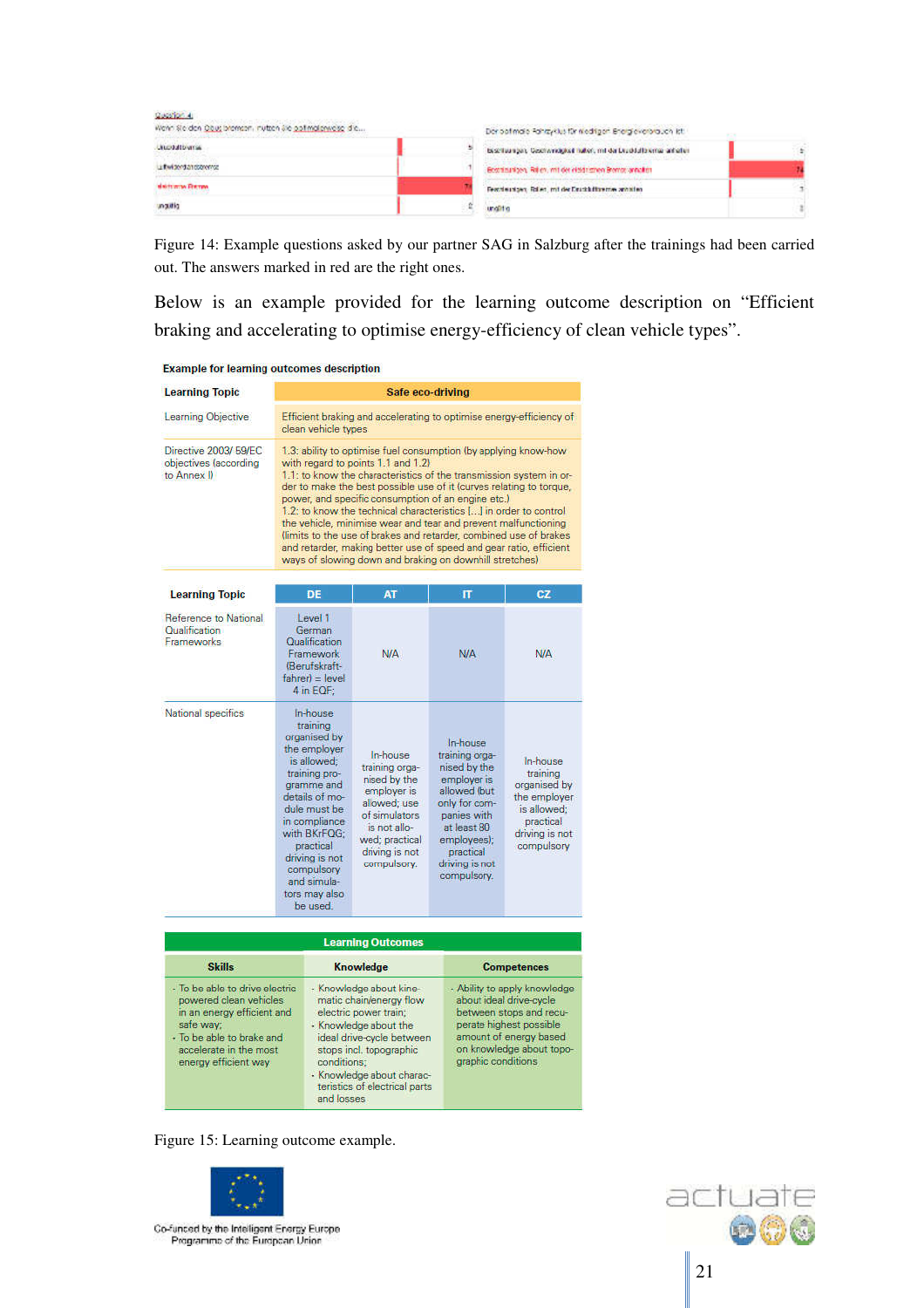With respect to the **educational principles of the trainings**, the ACTUATE consortium made use of the "Experiential Learning Model" developed by Kolb. This "experiential" approach means that learning is relating to or resulting from experience. The ACTUATE pilot trainings for trolleybuses, hybrid buses and trams showed that the biggest "aha-experiences" for learners (drivers) were achieved during the practical sessions of the first ACTUATE trainings for safe eco-driving. The drivers learning effect was mainly based on concrete driving experiences regarding the comparison of the old driving behavior and testing the new eco-friendly driving style (incl. the debriefing with actual energy consumption data).



Figure 16: ACTUATE's experiential four stages learning cycle (adapted after Kolb's learning cycle)

Based on this approach, the ACTUATE consortium came to the conclusion that in order to experience the difference and the impact of the new safe and eco-friendly driving behavior, each driver should have two short practical driving sessions to enable a comparison between the "old" driving style and the "new" eco-friendly driving style. Therefore, the practical part of the trainings should take approximately half of the time of the total training session (depending on the size of learner groups). To support the learning effect and to have evidence for the impact of the "new" driving style on energy-efficiency optimisation of the clean vehicle, the practical sessions should be evaluated together with the drivers by measuring the energy consumption and discussing the results during the training courses.



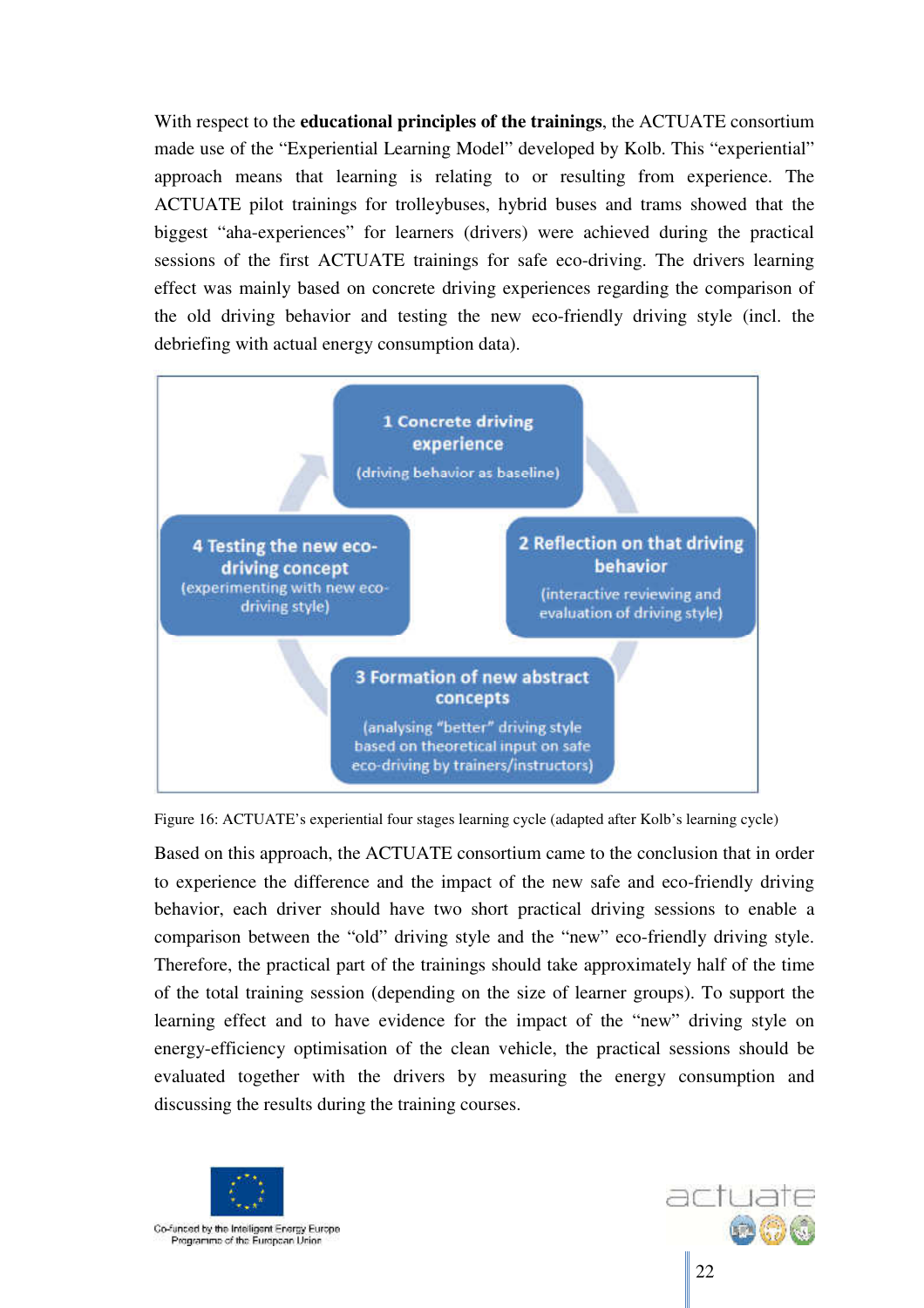## • **To identify potential strengths and weaknesses of the safe eco-driving training programmes for clean vehicle drivers from the beginning**

#### **Strengths - What went well?**

One of the things that went really well in the project was the development of the trainings and trainings material. This implied not only to produce the material for the different clean-vehicles but also to operating the trainings and evaluating them thereafter. Furthermore, the project consortium was very successful in defining minimum criteria.

Also, the ACTUATE consortium put a heavy emphasis on the involvement of the senior management. Thus, the support for our eco-driving initiatives was always ensured, e.g. in order to run pre-tests, carry out the trainings or develop in-house campaigns to motivate all drivers. This early-on commitment and involvement by all levels was of very high importance in order to be successful with the trainings.

Another successful element was the in-house campaigns carried out by all project partners in order to raise awareness and motivate the drivers to adapt an eco-friendly driving style. It is particularly noteworthy that our partners came up with very different campaigns that were all successful. As only two extraordinary examples, the driverpersonalized image campaign run in Parma and the green driver license carried out in Leipzig were very convincing and successful.

#### **Weaknesses - What went not so well?**

It needs to be mentioned that the measurements proved to be more difficult than could be anticipated. First and foremost, the acquisition and calibration of the equipment was very time and resource-consuming. Often, products lacked the expectations and requirements our partners had on them. This was the case, for instance, when data was too diffuse and not specific enough in order to wholesomely measure the different energy consuming units. For the project it was necessary to be able to separate between influencing factors and differentiate the driver's impact from other potential factors.

Related to that is the necessity to think about external influences and factors from early on. The ACTUATE partners tried to "exclude" external factors in their analysis as much as possible. But as the trainings themselves were a pilot project, it was not always easy, for example, to run trainings exactly during the same months during a year. And even if this could be realized, weather conditions could of course not really be influenced. This "exclusion" of external influences and determining factors has been considered from very early on by the ACTUATE partners. They planned their local evaluation activities as best as possible against this background. However, the long-term impact evaluation



l

actuate  $\odot$   $\odot$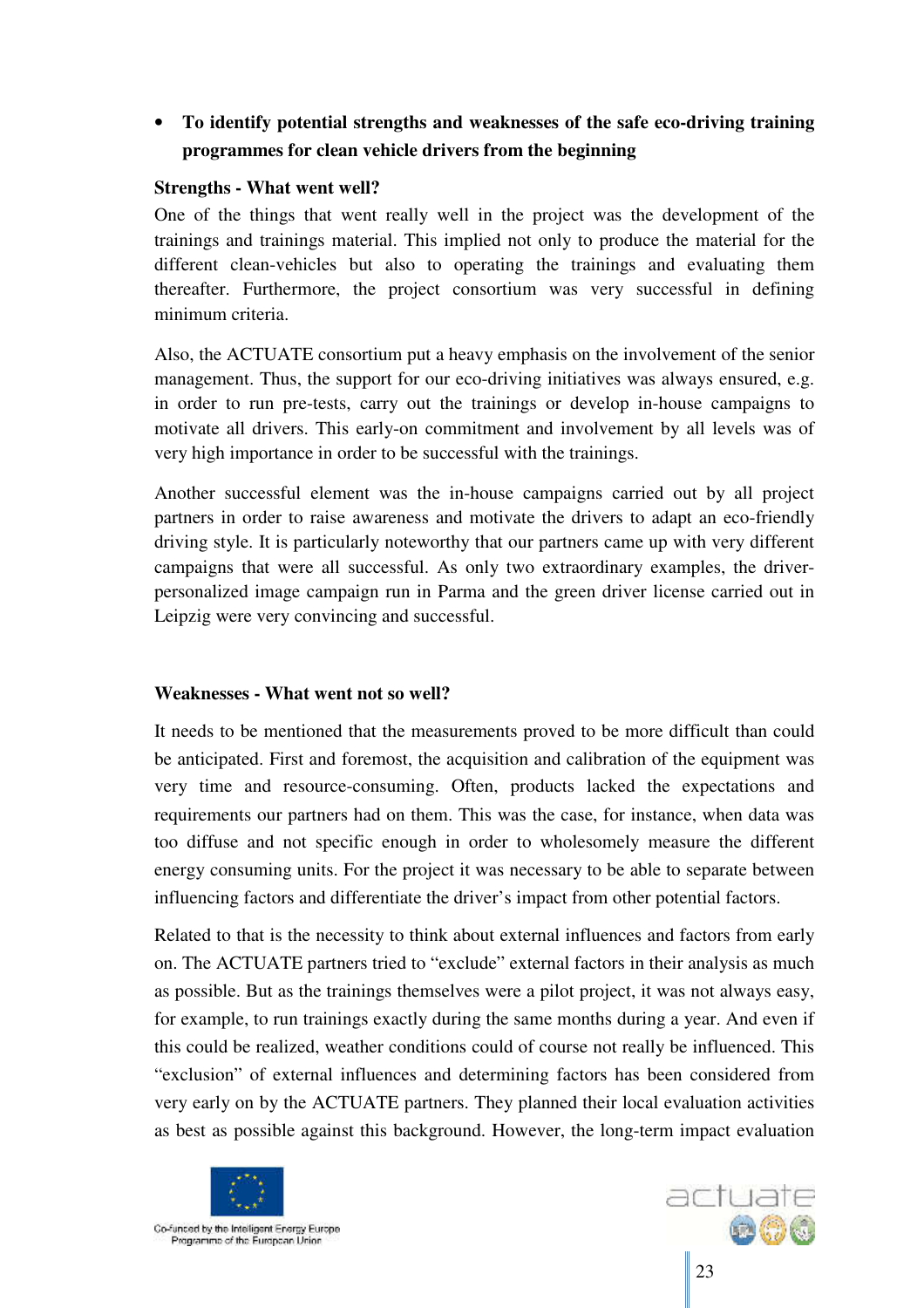of "pure" eco-driving effects would have needed more time and in, particular, a very good measurement equipment, which could not be realised within ACTUATE.

Also, it proved to be very difficult to involve other partners from the industry. Often companies showed a very reserved and cautious attitude towards the ACTUATE project since one industry partner (Van Hool) was directly involved in the project. Their caution can mostly be explained by data protection issues and the reluctance to working with direct competitors. This should have been anticipated from very early on.

A last difficulty was encountered when carrying out the in-house campaigns. It should be known from the onset which incentives can be given to drivers. For example, our partner LVB in Leipzig was not able to actually realize some of the incentives promised to the drivers because of tax reasons and concerns from the workers council. Thus, such important organizations as workers councils should be involved from a very early stage on when introducing eco-driving measures in a given organization.



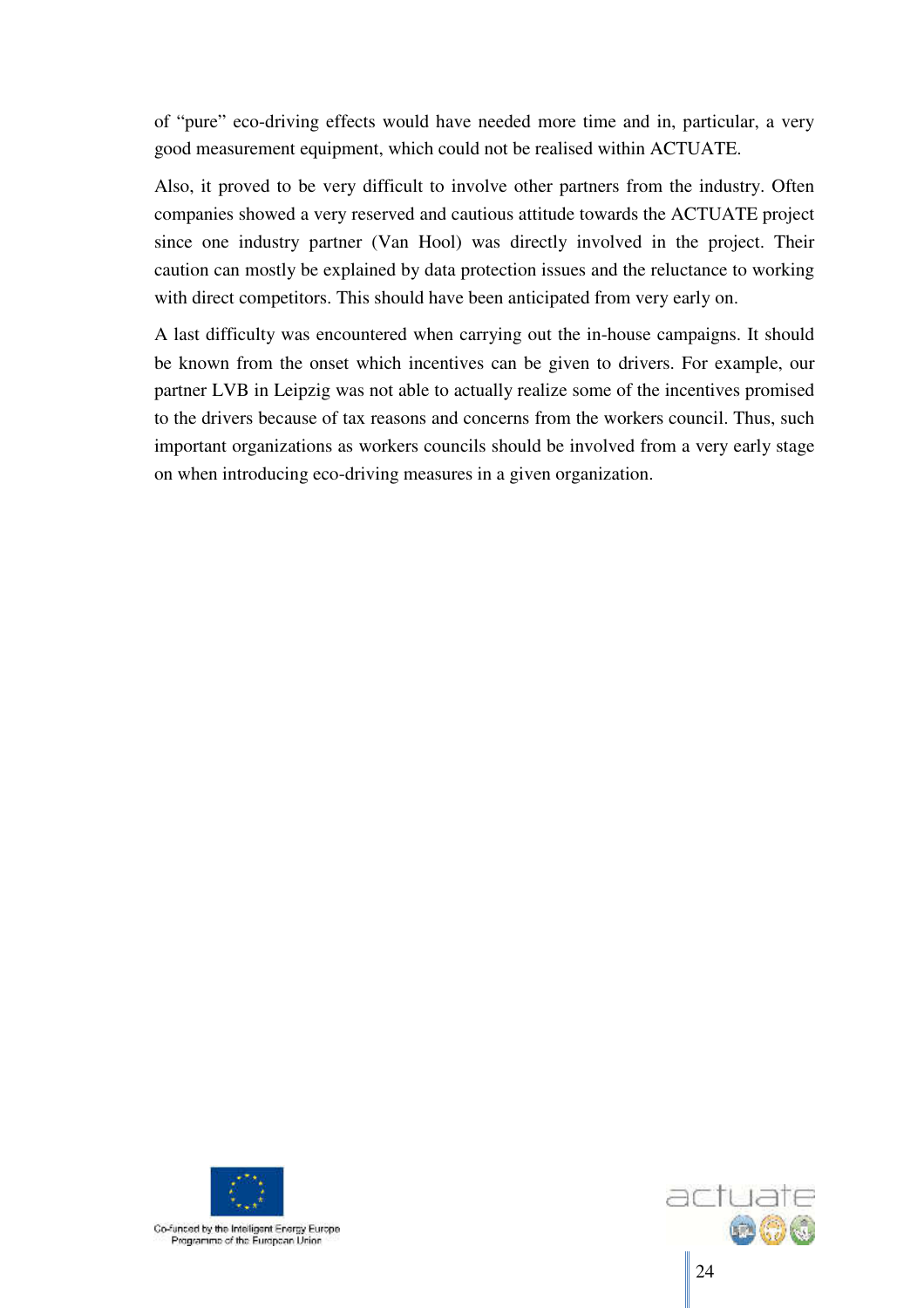#### **References**

Kirkpatrick, D. (1994): Evaluating Training Programs: the four levels. San Francisco.

Phillips, J.J. (2003): Return on Investment in Training and Performance Improvement Programs. 2nd Edition, Butterworth-Heinemann, Burlington.



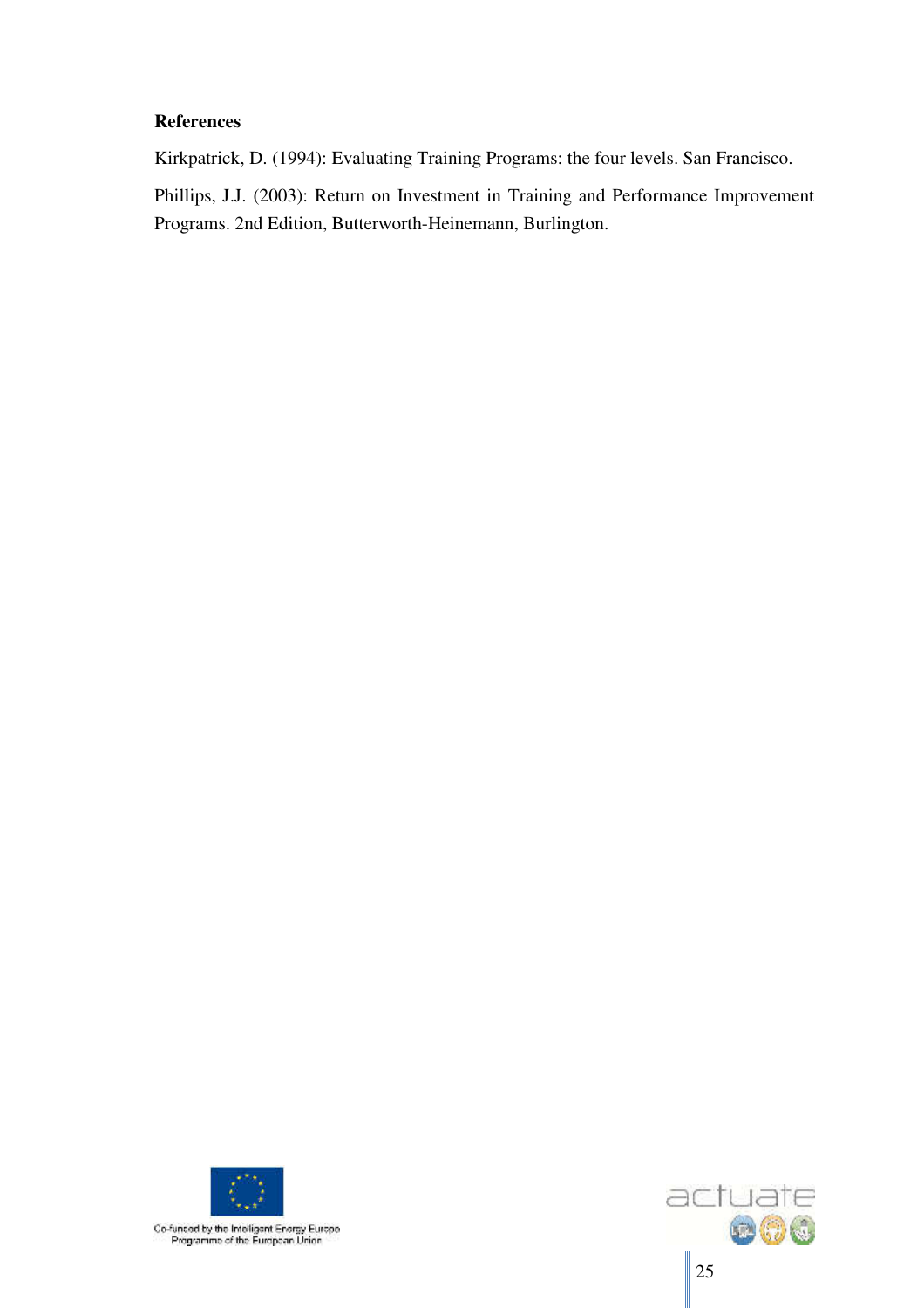**Annex I: D4.2: Evaluation questionnaire on quality and relevance of safe eco-driving trainings:** 

## **Evaluation form: ACTUATE training (EN)**

Dear employee/ colleague,

With your help we would like to check up on the quality of our education and training programme. We would appreciate if you can take some time to go through this questionnaire and answer the following questions:

#### 1. **How do you assess the overall quality of the training**?

1 excellent/ 2 very good/ 3 average / 4 poor/ 5 very poor

1 2 3 4 5

remarks:………………………………………………………………….

2. **Were you already aware of the topic of Eco-Driving before the training**?

Yes, through…………………….. No

## 3. **How do you rate the relevance of this topic**?

very relevant/ relevant/ less relevant/ not relevant/ I don't know

- for the public transport operator: 1 2 3 4 5

- for your daily work routine: 1 2 3 4 5

4. **How do you assess the quality of the written training and education material being used**?

Amount/scope: exactly right/ too little/ too much/ useless/ did not receive any Quality: very good/ good/ sufficient/ poor/ very poor

**How do you assess the content of the training and the way it was brought across?**  1 excellent/ 2 very good/ 3 average / 4 poor/ 5 very poor



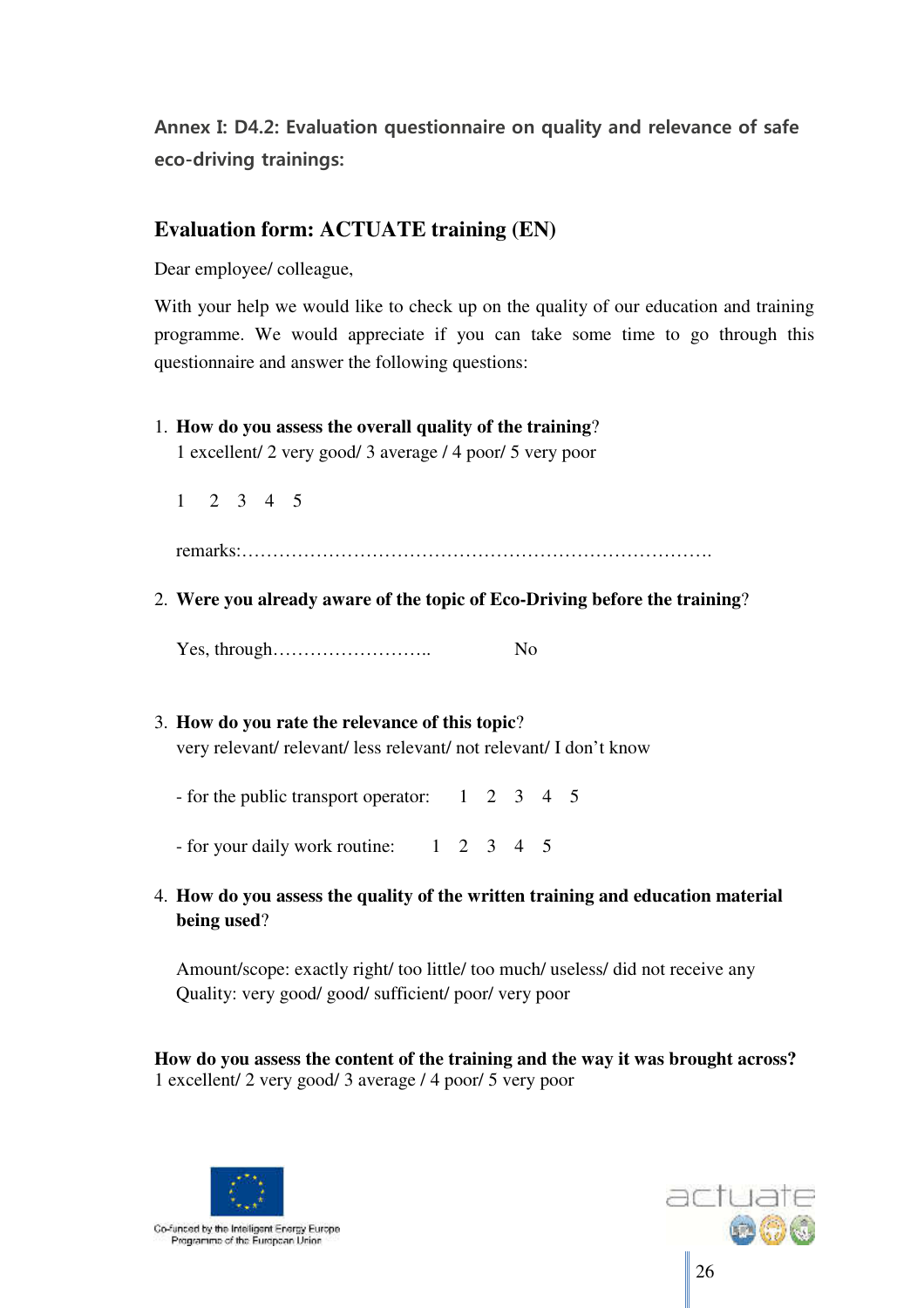#### 1 2 3 4 5

# **Annex II: D4.2: Evaluation questions on passenger perception of relevance of safe eco-driving trainings:**

1. How important is for you the fact that your bus /tram driver is applying an energy-efficient and eco-friendly driving style (eco-driving)?

Answer options: very important, rather important, rather unimportant, absolutely unimportant

2. Would you be willing to accept a slightly longer travel time when a safe ecodriving style is applied by the driver?